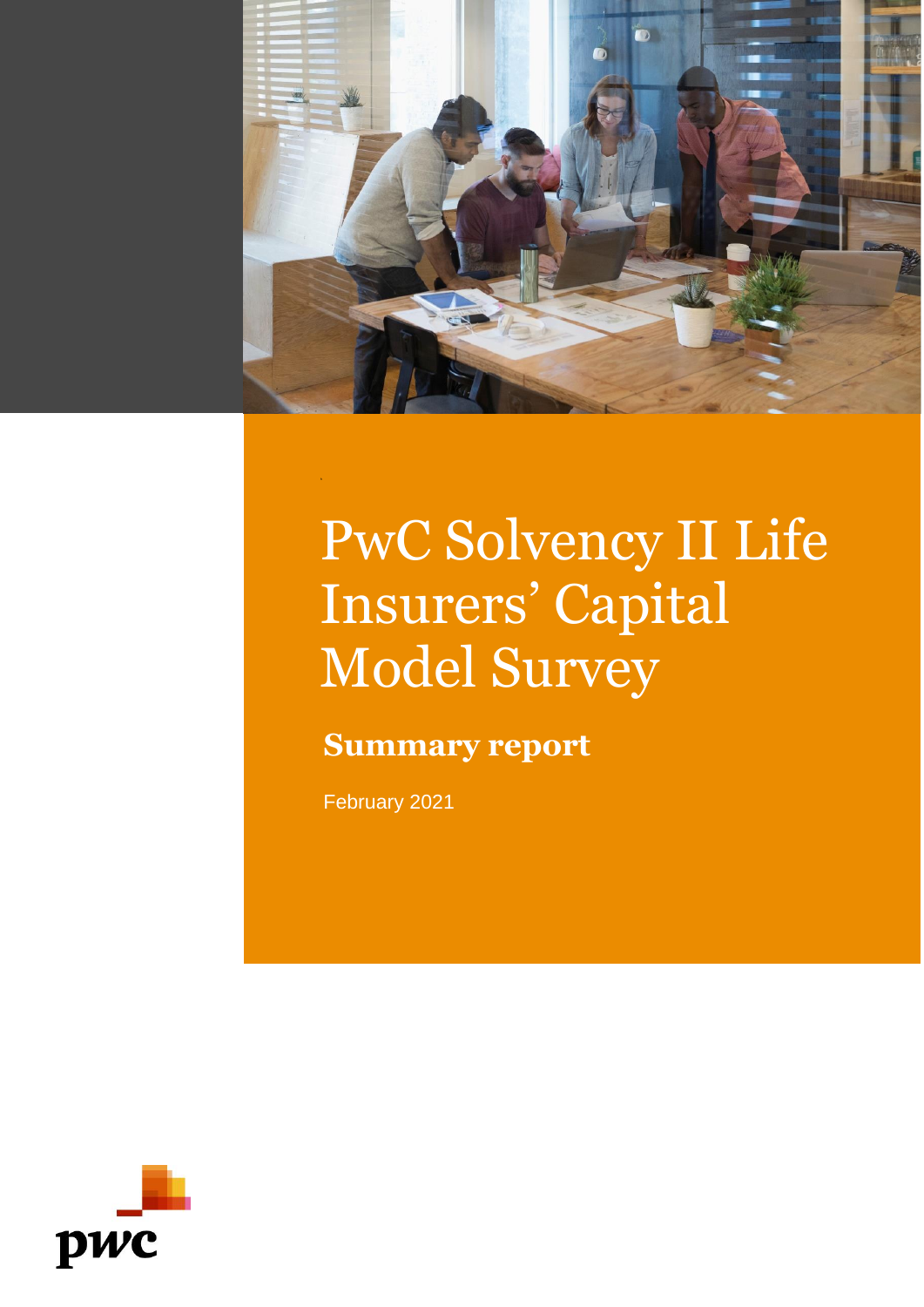**PwC's capital models survey focuses on the calibration of risks that are used when determining the Solvency Capital Requirement. This survey covers Internal Model and Partial Internal Model life insurance companies in the UK.**

### **Participants**

**We would like to express our thanks to the following firms which took part in our survey:**

- **AEGON UK**
- **AVIVA UK Life**
- **Just Retirement Limited**
- **Legal & General Group Plc**
- **NFU Mutual**
- **Phoenix Group**
- **PIC**
- **Rothesay Life Plc**
- **Royal London Mutual Insurance Society Limited**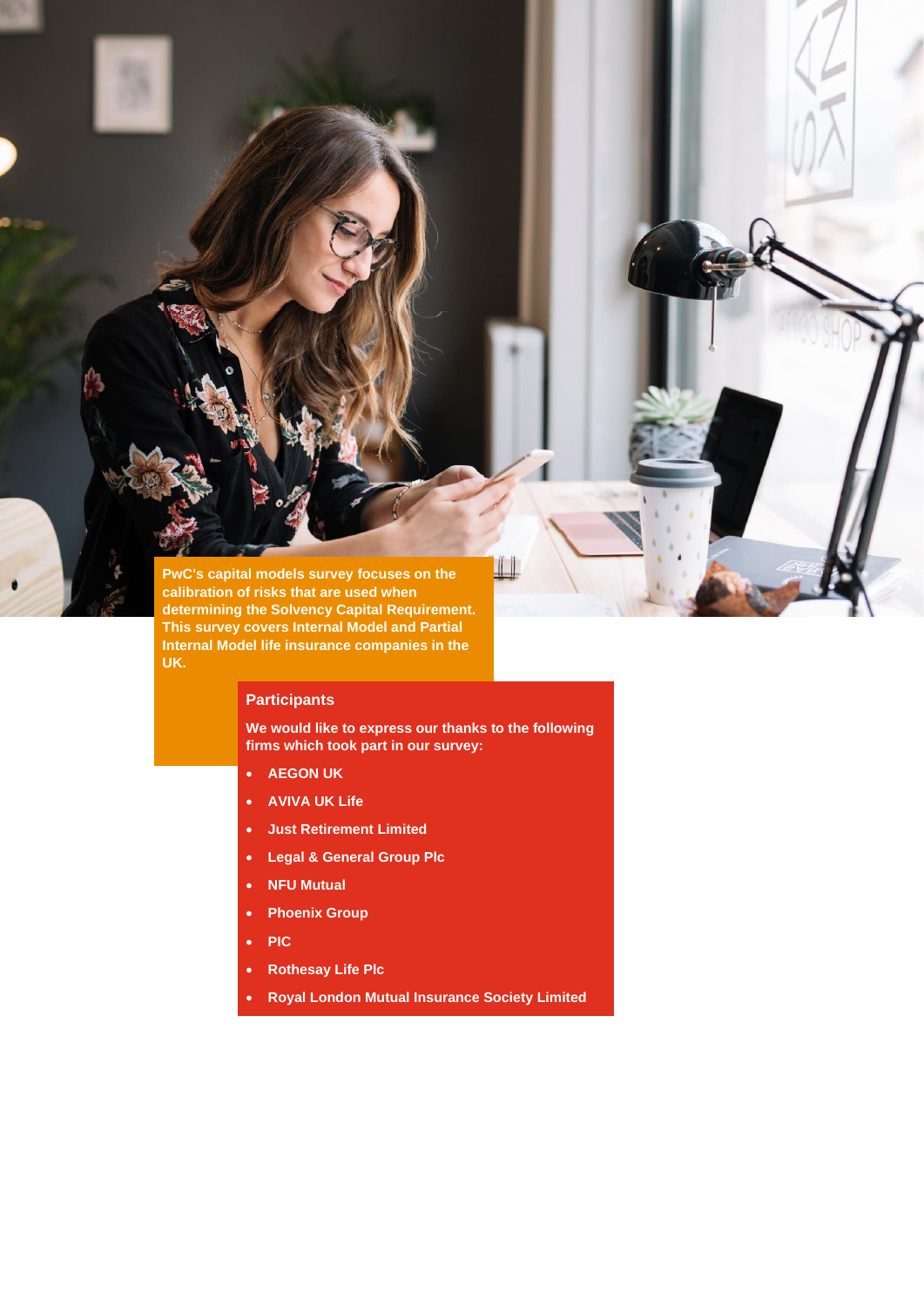## **Contents**

| 1. | Introduction                                      | 1  |
|----|---------------------------------------------------|----|
| 2. | Key messages                                      | 3  |
|    | 2.1. Material risk exposures                      | 3  |
|    | 2.2. Result highlights                            | 3  |
| 3. | <b>Hot topics</b>                                 | 4  |
|    | 3.1. COVID-19                                     | 4  |
|    | 3.2. Transitional measure on technical provisions | 5  |
|    | 3.3. Other Considerations                         | 5  |
| 4. | <b>Equity release mortgages</b>                   | 6  |
|    | 4.1. Property growth                              | 6  |
|    | 4.2. Property level                               | 6  |
|    | 4.3. Property volatility                          | 6  |
|    | 4.4. NNEG Model                                   | 6  |
| 5. | <b>Market risk</b>                                | 7  |
|    | 5.1. Credit risk                                  | 7  |
|    | 5.2. Equity                                       | 11 |
|    | 5.3. Interest rate                                | 12 |
|    | 5.4. Currency                                     | 14 |
|    | 5.5. Inflation                                    | 15 |
|    | 5.6. Property                                     | 16 |
| 6. | Life insurance risk                               | 17 |
|    | 6.1. Longevity                                    | 17 |
|    | 6.2. Persistency                                  | 20 |
|    | 6.3. Expense                                      | 22 |
|    | 6.4. Mortality                                    | 23 |
|    | 6.5. Morbidity                                    | 24 |
| 7. | <b>Operational risk</b>                           | 25 |
| 8. | <b>Risk aggregation</b>                           | 27 |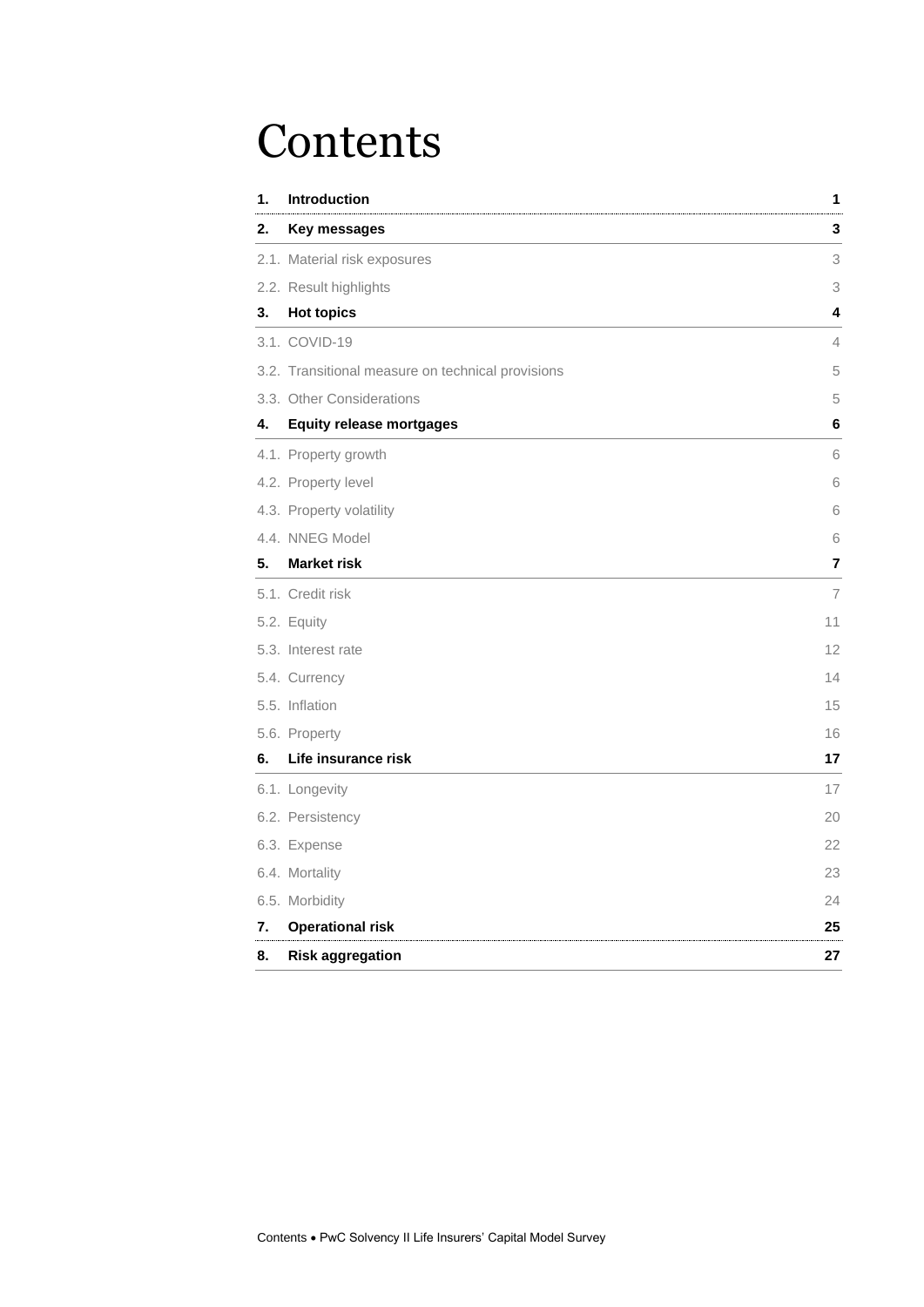## <span id="page-3-0"></span>1. Introduction

Welcome to the 2020 life insurers' Solvency II capital models survey. This report aims to capture aspects of the methodology and the stresses applied in the year-end 2019 capital models across a wide range of risks and any changes in the calibrations over 2019, in order to help your business compare its model and assumptions with peers in the market. This can provide valuable insights at a time when many insurers continue to be in discussion with their regulators over planned model changes.

The survey covers the evaluation of capital for the majority of risks, drawing on information from nine of the UK's largest life insurers. Each year we determine specific questions on selected 'hot topics'. For 2020 we have considered the expected impact of the infectious disease caused by severe acute respiratory syndrome coronavirus 2 (COVID-19), the approach taken to transitional measures on technical provisions, and other considerations which include modelling of the Consumer Price Index (CPI), the latest updates to the PRA's Supervisory Statement SS3/17, and the implications of moving away from the London Inter-Bank Overnight Rate (LIBOR). We capture information on a wide range of risk calibrations and compare it to the results collected in recent years of this survey.

The survey covers a diverse range of UK participants, all of which are currently using either an approved internal model or a partial internal model. Where there is not an approved internal model, or where the standard formula is used for certain risks within a partial internal model, we asked for information on an economic capital calibration as it stood at 31 December 2019.

Our thanks go to the firms which took part for kindly sharing their time and their insights.

Regards,

#### **Andrew James and Ainsley Normand** PwC PricewaterhouseCoopers LLP 7 More London Riverside London SE1 2RT Telephone +44 (0) 2075 835000



**Andrew James** Director M: +44 (0)7725 706317 E: andrew.james@pwc.com



**Ainsley Normand** Associate Director M: +44 (0)7841 011242 E: ainsley.m.normand@pwc.com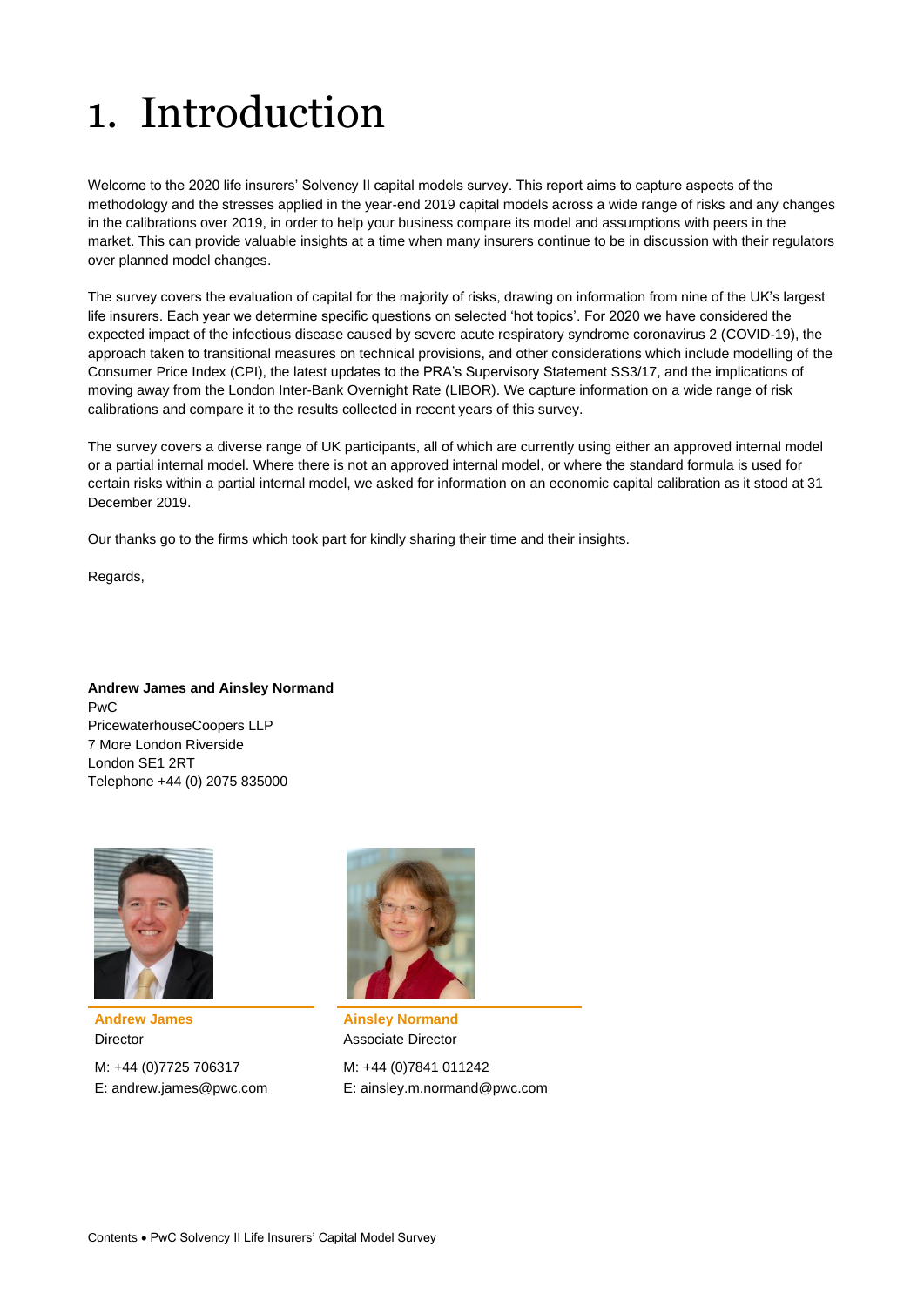## **Purpose and use of this report**

This report has been prepared to be shared with the public. We accept no liability (including for negligence) to you or anyone else in connection with this report. The report should be read in its entirety; reading individual sections in isolation may result in misinterpretation.

The report contains information obtained from survey participants. We have not sought to establish the reliability of the information or otherwise verify the information so provided. Accordingly, no representation or warranty of any kind (whether express or implied) is given by PwC to any person as to the accuracy or completeness of the report.

This report is a summary of the detailed PwC survey which covers aspects of the methodology and the stresses applied in the year-end 2019 capital models across a wide range of risks and any changes in the calibrations over 2019. The survey considers Internal Model and Partial Internal Model life insurance companies in the UK. Participants have received a more detailed version of this report, however the key messages summarised here are consistent with the detailed report.

In some areas, not all participants responded to the questions asked. This will have been for various reasons, e.g. where participants employ the standard formula calibrations to calculate a capital requirement or where the question is not relevant to the participant's business. In these instances, the total number of responses is less than nine; however, we have ensured that results disclosed in this report are always from a sufficiently credible set of responses. Where we have received an insufficient number of responses to meet this objective, we have refrained from disclosing quantitative results.

## **Compliance with TAS requirements**

The Financial Reporting Council ('FRC') requires actuaries to comply with Technical Actuarial Standards ('TASs') for various types of actuarial work. We also believe that it is normally appropriate to apply the requirements of the TASs to other work conducted by actuaries. Given the nature of the work, however, we have not attempted to follow the requirements of the TASs on this assignment. You will need to consider the impact of this limitation on your interpretation of our work and results.

## **Materiality**

We have defined materiality as a capital component that is above 5% of the total diversified SCR. This definition is applied consistently throughout the report.

## **Key to trend graphs**

For all of the graphs that show trends over this and previous years of our survey, the dates represent the year-end to which the calibration corresponds (rather than the year in which the survey was published) and the following key applies:



In certain areas where we received limited data, we show only the maximum, minimum and mean.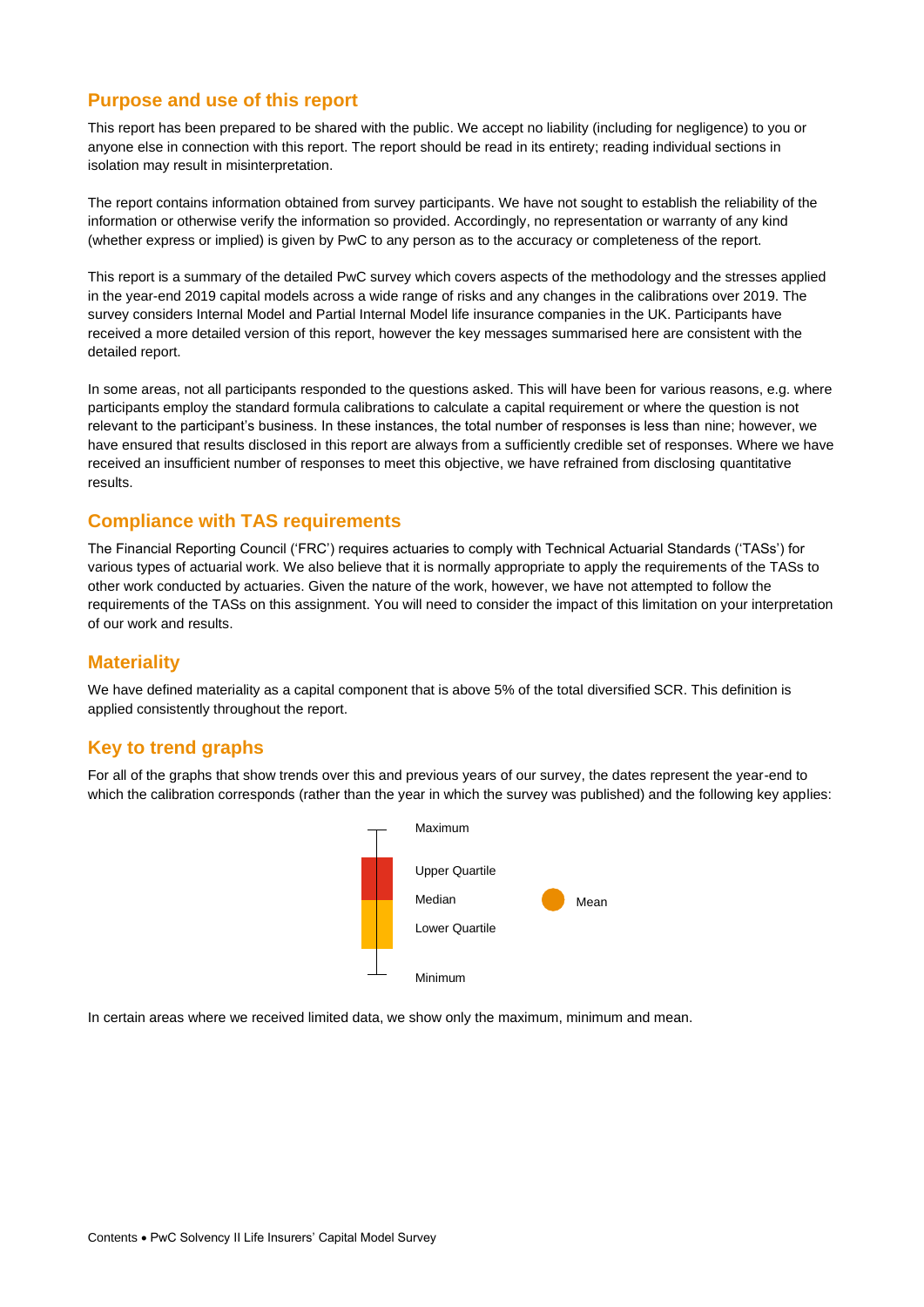## <span id="page-5-0"></span>2. Key messages

In this section we summarise the key themes emerging from the results provided by our participants.

## <span id="page-5-1"></span>**2.1. Material risk exposures**

Credit, longevity, persistency and equity risks remain the highest individual contributors to participants' undiversified and diversified Solvency Capital Requirement ('SCR'). While we again asked for less information on these risks in the survey this year, they continue to be the largest sections of the report. We also consider the calibration of less material market and life risks as well as the aggregation of all risks.

## <span id="page-5-2"></span>**2.2. Result highlights**

In line with the last few years of the survey, we continue to see stability in the calibrations that are provided by participants. The main changes in the results this year in comparison to last year are caused by the update to data used within the calibrations as well as the change in participants that have responded to each question.

Over 2020 the insurance industry has been significantly impacted by COVID-19 and hence this year we asked for information about how participants propose to make allowance for its effects within the capital model calibrations. Only a small number of participants intended to amend their existing model calibrations at the time the survey was carried out. There is no consensus on whether the recent experience has contradicted or supported existing risk correlations, however most participants intend to review correlations over 2021, with a focus on pandemic and market risk interactions.

Credit risk continues to be a subjective and highly material market risk, with varied approaches observed between participants. There is little consensus in how the calibrated spread stresses have changed over the year, either in direction or in magnitude, but the average stress for a 10-year A-rated bond has decreased significantly for financial bonds (largely due to changes made by one participant) and decreased slightly for non-financial bonds. Updates to the calibrations for other market risks are largely due to refreshing the data on which they are based.

Longevity risk calibrations have generally been refreshed this year based on updated data, rather than methodology changes. However, longevity risk continues to be the most material life insurance risk across the participants within the survey. The average overall longevity stress applied by participants at age 65 has decreased for both males and females. However, this change is driven by the change in participants responding to the survey, rather than by a number of participants making significant changes to their existing calibrations. The changes seen this year continue the recent pattern of small fluctuations around a fairly stable level with no obvious trend, as did the average change in expectation of life from the longevity trend stress.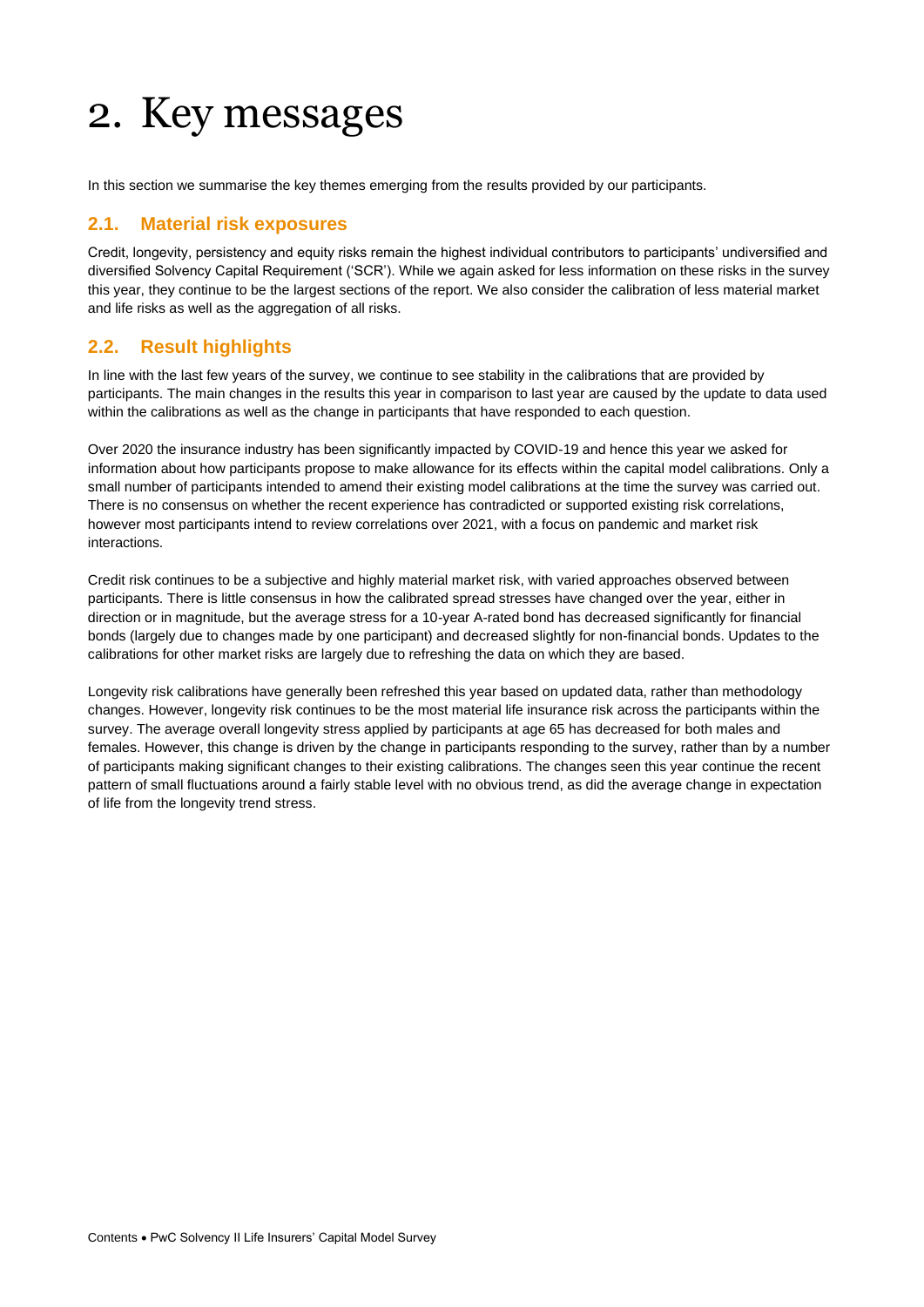# <span id="page-6-0"></span>3. Hot topics

Within this section we present our findings on a number of 'hot topics' included in our survey this year: the expected impact of COVID-19, the approach taken to transitional measures on technical provisions, the modelling of CPI, the treatment of illiquid, unrated assets within matching adjustment portfolios (SS3/17), and the implications of moving away from LIBOR.

## <span id="page-6-1"></span>**3.1. COVID-19**

While much of the survey collected information about year-end 2019 calibrations, we also asked participants a range of questions on their intentions in respect of COVID-19 and the expected impacts on their business. This included their views on the appropriateness of the internal model, impact on credit risk, and impacts on other risks.

#### **3.1.1. Appropriateness of the internal model**

A small proportion of participants indicated that they were considering making changes to their internal model calibration as a result of COVID-19, either as a capital add-on or by revising certain risk calibrations. We also asked participants whether the recent external events support or contradict the correlations between risks that were assumed as at December 2019. Of the responses received, there was no conclusive view between participants, however a majority stated that they plan to review existing correlations, with a specific focus on pandemic and market risk interactions.

#### **3.1.2. Impact of COVID-19 on credit risk**

Participants provided the average credit rating of the bonds in their matching adjustment portfolios as at end December 2019 and again at the most recent available date (typically 30 June 2020), expressed using Solvency II Credit Quality Steps, weighted by the market value of the bonds. Most participants had an average rating of 2 and there was no change in the average ratings between the two dates that were provided by participants.

We also asked whether participants had seen an increase in downgrades or defaults within their portfolios as a result of COVID-19. Most participants responded that they had and that it had typically been the utility and transportation industries which have been most impacted. Participants were responding with a range of approaches, including regular monitoring of credit ratings or actively derisking their portfolios.

When asked at what level they currently define their corporate bond stresses within the internal model, the majority of participants distinguish between Financial and Non-financial bonds. Given that different industries may face very different risk profiles in the current environment, we asked if participants are considering making any changes to the granularity of their credit spread calibration. None had plans to do so at the time the survey was carried out.

Just under half of the participants stated that they had to rebalance the matching adjustment portfolio to meet the matching requirements due to the impact of COVID-19 on their fixed interest assets.

Lastly, we asked if participants were considering making any changes to the determination of the matching adjustment offset under stress. Some participants were considering such changes, but their plans were generally not specifically influenced by COVID-19.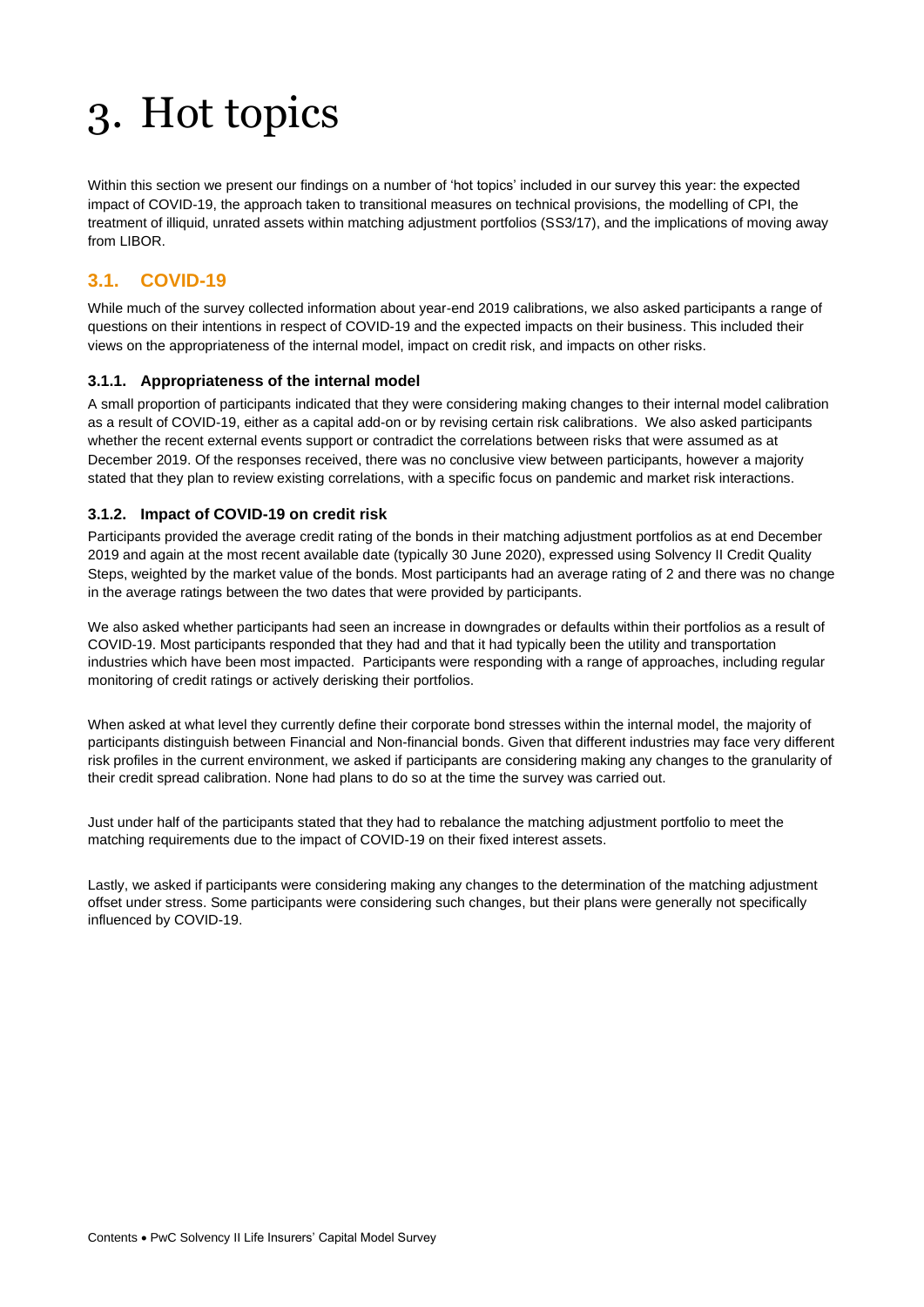## <span id="page-7-0"></span>**3.2. Transitional measure on technical provisions**

Since the implementation of Solvency II on 1 January 2016, firms have been allowed (subject to PRA approval) to apply a transitional measure on technical provisions (TMTP) to dampen the initial impact of any increase in net technical provisions. This impact is measured relative to the more onerous of the Solvency I Pillar 1 or Pillar 2 bases and is reduced over a period of 16 years. The TMTP can be applied to business which also uses either the matching or the volatility adjustment.

Most respondents currently have a TMTP. The TMTP as a percentage of SCR varies considerably between survey participants (between about 25% and 100%); this is a wider range than observed last year and shows that the TMTP continues to be a material contributor to the overall solvency ratio for many participants.

We would expect all participants to have performed at least two recalculations since 2016 given the biennial Solvency II requirement, however most participants have reset the TMTP more than twice, with one participant having performed seven recalculations.

The PRA stated in March 2020 that market movements since end December 2019 met the threshold for a material change in risk profile, so they were accepting applications for a TMTP recalculation at end March, as a result of COVID-19 market turbulence. None of the participants told us that they applied for a recalculation at that time.

## <span id="page-7-1"></span>**3.3. Other Considerations**

#### **3.3.1. Consumer Price Index Modelling**

We asked participants whether and how they model the Consumer Price Index (CPI) and about the potential implications of the recent Government consultation on the reform of the Retail Price Index (RPI) methodology. Most participants confirmed that they use CPI in their modelling.

All respondents that use CPI in their modelling use it to model liabilities and a small proportion also stated that they use CPI to model assets that are linked to CPI. When asked if they use a 'wedge' relative to the RPI curve when modelling CPI, all participants that responded confirmed that they did.

We also asked participants whether they consider the impact of the recent government consultation on the reform of the RPI methodology on their inflation risk calibration. All participants that responded are considering this, with most having changed either their best estimate or stressed CPI wedge assumption.

#### **3.3.2. Illiquid, unrated assets within matching adjustment portfolios (SS 3/17)**

For this section we asked participants questions related to SS 3/17 (specifically the new section 4 and the expanded requirements in section 2) which sets out the PRA's expectations in respect of firms investing in illiquid, unrated assets within their Solvency II matching adjustment portfolios.

The majority of participants stated that they had not had to make changes to their processes as a result of the more prescribed requirements around risk identification and internal rating assessments. None of the respondents consider the changes in the requirements to have been a deterrent for investing in income-producing real estate assets.

#### **3.3.3. LIBOR transition and its implications**

In this section we asked participants questions focused on the move away from LIBOR and the implications for internal model calibrations, as the widespread use of LIBOR is expected to end by December 2021 in the UK.

In January 2020 EIOPA issued a discussion paper on IBOR transitions and the potential use of a blended risk-free rate was highlighted. We asked participants how they plan to allow for stresses if a blended risk-free curve exists. Of those that responded, most participants confirmed they do not have any imminent plans at this stage and will wait for further details to become available.

A small proportion of participants either model Sterling overnight index average (SONIA) stresses within their internal model or allow for the basis risk that exists between LIBOR and SONIA through an out of model adjustment. The majority of respondents have not yet decided on the source to use in place of IBOR outside the UK.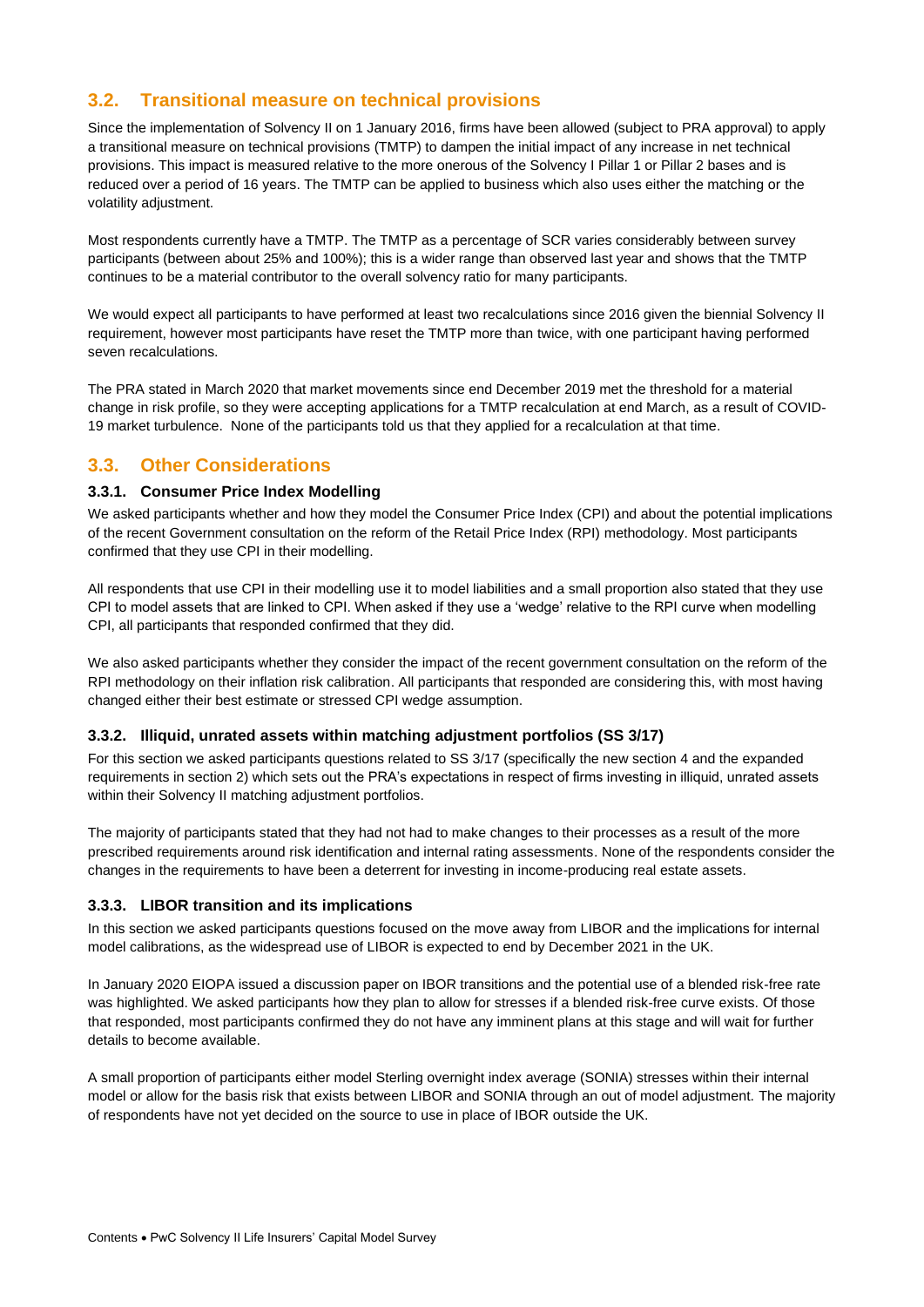# <span id="page-8-0"></span>4. Equity release mortgages

Illiquid unrated assets such as equity release mortgages (ERM) have been increasingly used in recent years by life insurers with large annuity books to optimise their capital position under Solvency II. Given the subjectivity involved in valuing and managing ERMs and the materiality of this asset class, such assets have been receiving an increased amount of regulatory scrutiny over recent years.

There has been increased regulatory focus on ERMs over the past few years, which highlights the importance of ensuring that the relevant risks are properly modelled in the base and stressed valuations. Within the letter from David Rule 'Solvency II: Equity release mortgages' released on 10 December 2018, it was stated that 'restructured equity release mortgages are a suitable asset to back annuities as part of an appropriately diversified portfolio'. Several insurers have restructured their ERMs, splitting the cashflows into loan notes with different levels of security. Valuation of these loan notes can be particularly challenging.

We asked participants for a range of quantitative and qualitative information on their current calibrations, data and the methodology for their base and stressed assumptions.

In line with prior year, participants' 1-in-200 property level stresses sit within the range 20% to 33%. The property volatility stress is typically an addition to the best-estimate volatility assumption of between 4% and 9%.

#### **Changes in approach over the year**

A few participants noted that they made changes related to the calibration of risks related to ERMs during 2019, which were split between simply refreshing the data, changing the methodology or doing both of these things.

### <span id="page-8-1"></span>**4.1. Property growth**

The most common approach adopted by participants to set their best estimate property growth assumption is to use a margin over RPI, with the margin ranging between about 0.5% and 0.8% p.a.

We also asked participants to provide their 1-in-200 property growth assumptions. Reductions applied to the best estimate growth rate varied between 1.6% p.a. and 3.0% p.a.

### <span id="page-8-2"></span>**4.2. Property level**

The range of 1-in-200 calibrated property level stresses for ERMs lies between 20% and 33%. This is slightly narrower than in last year's survey (19% to 36%), mainly reflecting the change in participants that responded to this question.

#### <span id="page-8-3"></span>**4.3. Property volatility**

The range of assumed property volatility in base conditions lies between 13% and 15%. This is very similar to what we saw in last year's survey (12% to 15%). The range of additions to the volatility assumption under stress is from 4% to 8% which is slightly narrower than prior year's survey (4% to 10%) as a result of receiving fewer responses this year.

#### <span id="page-8-4"></span>**4.4. NNEG Model**

Most participants stated that they use a real-world, rather than risk-neutral, calibration for their NNEG model, with another option being to use both methodologies and set the valuation to be equal to the lower of the two.

We also asked participants the value of NNEG as a proportion of the total fair value of their ERM portfolio and responses ranged from 5% to 18%. This is narrower than the range of responses received last year (2% to 30%), although this is mainly due to the change in mix of those responding to this question.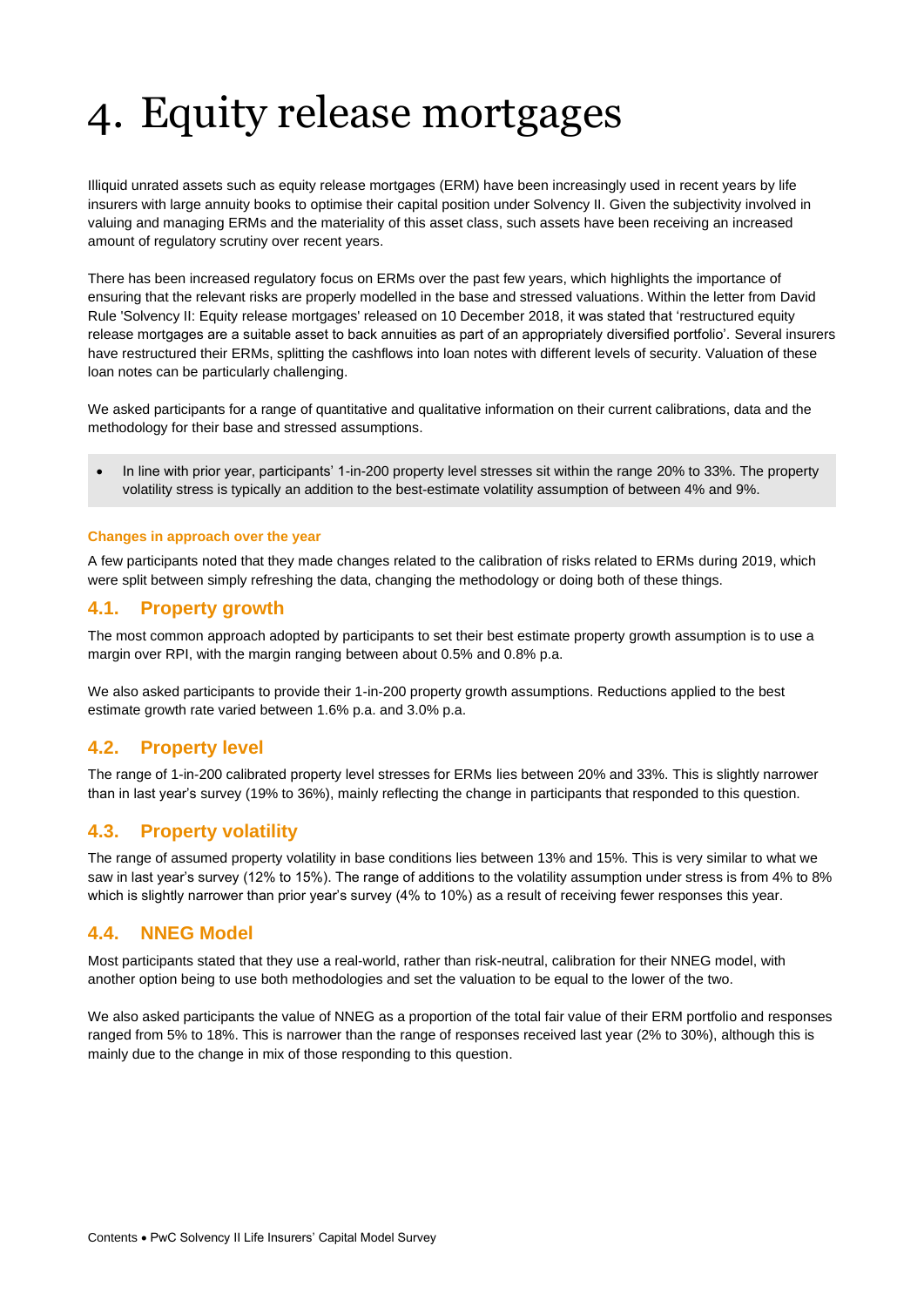## <span id="page-9-0"></span>5. Market risk

Solvency II states that the market risk module of the standard formula shall reflect the risk of loss or adverse change in the financial situation resulting, directly or indirectly, from fluctuations in the level and in the volatility of market prices of assets, liabilities and financial instruments. It shall properly reflect the structural mismatch between assets and liabilities, in particular with respect to duration. Similar considerations would be expected to inform market risk calibrations of an internal model.

In this section, we consider various components of market risk. For each risk, we asked participants for a range of quantitative and qualitative information on their risk calibrations as applied in their Solvency II internal model, with a focus on the credit risk elements.

## <span id="page-9-1"></span>**5.1. Credit risk**

#### **Changes in approach over the year**

The majority of participants noted that they made changes to the credit risk calibration (encompassing both spread risk and transition and default risk) over 2019. Of these, just over half of the participants stated that the change was due only to refreshing the data used within the calibration. The other participants made methodology changes as well as refreshing the data used. The effects on the strength of the resulting calibration varied in size and direction.

#### **5.1.1. Credit spread**

Solvency II defines spread risk as the risk arising from the sensitivity of the values of assets, liabilities and financial instruments to changes in the level or in the volatility of credit spreads over the risk-free interest rate term structure.

- The majority of participants model credit spread risk separately from transition and default risk.
- Considering all participants in each year of the survey, the average 1-in-200 increase in spread for a 10-year Arated **financial** bond (390bps) has decreased by 12bps (2018: 402bps). The average 1-in-200 increase in spread for a 10-year A-rated **non-financial** bond (253bps) has decreased by 6bps (2018: 259bps).

#### **Methodology**

#### **Treatment of credit transition and default**

The majority of participants indicated that they model spread separately from transition and default.

#### **Assets other than corporate and sovereign bonds**

Most participants indicated that they hold fixed interest assets other than corporate and sovereign bonds. We observe that the majority of assets held were in infrastructure loans, equity release and commercial mortgages.

#### **Results**

We asked participants for details of their calibrated credit spread stresses by sector (financial / non-financial) and credit rating. The summarised results can be seen in Figures 5.2 and 5.3, in each case combined with equivalent data from the last five years of this survey to show the movement over time.

To set the results in context, we also present information on the average split of the bond portfolio by credit rating, separately for financial and non-financial corporate bonds. Figure 5.1 shows that the stresses for A-rated financial bonds are of most relevance overall, while for non-financial bonds there are material holdings of both A- and BBB-rated bonds.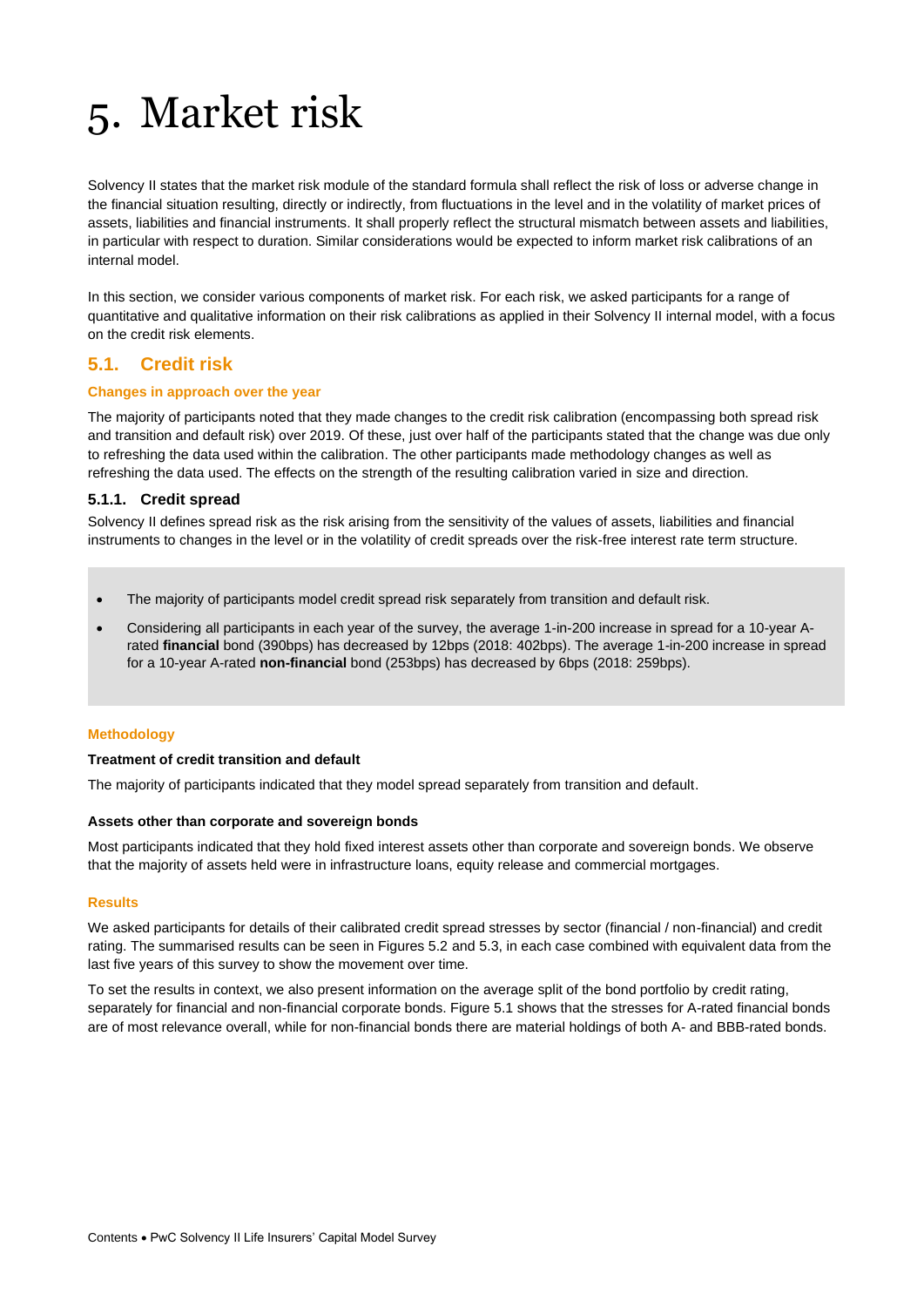#### **Figure 5.1: Average exposure to financial and non-financial corporate bonds**



#### **Financial corporate bonds**

The following graph shows the stresses for **financial corporate bonds** only. As expected, there is a general increase in calibrated stress as bond rating decreases.

There is no consistent trend in the calibrated stresses over time as modelling evolves. This year there appears to be some evidence of convergence to a narrower range of stresses, although this may simply be a result of the smaller number of participants. The lack of trend is perhaps to be expected given the range of modelling approaches and differences in the composition of asset portfolios, resulting in different combinations of term and rating being more important to different participants.



**Figure 5.2: 10 year, 1-in-200 calibrated basis point yield increase for credit spread by credit rating for financial corporate bonds.**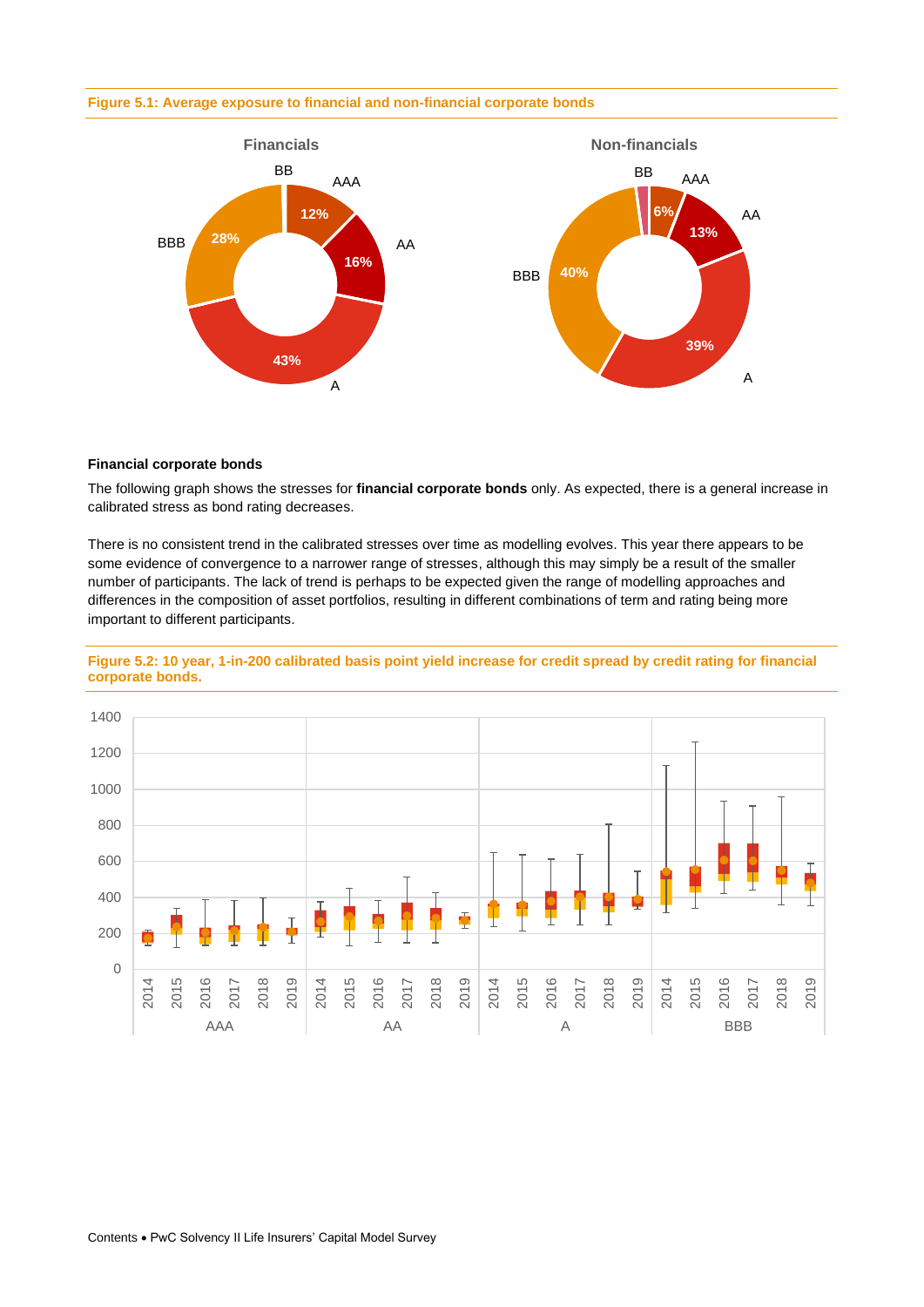#### **Non-financial corporate bonds**

The following graph illustrates the calibrated stresses for non-financial corporate bonds only.

There is no consistent trend in the calibrated stresses over time, nor evidence of convergence to a narrower range of stresses as modelling evolves. As for financial bonds, this is perhaps to be expected given the range of modelling approaches and differences in the composition of asset portfolios, resulting in different combinations of term and rating being more important to different participants.





#### **5.1.2. Credit transition and default**

Losses can also arise from the sensitivity of the values of assets and liabilities to changes in market assessments of the risk of future migration and/or default. Before the advent of Solvency II, insurers generally focused on modelling credit risk holistically, focusing on spread changes to reflect movements in total return/value. The matching adjustment calculation and associated split of transition and default risk from spread risk, combined with regulatory pressure, led to a number of insurers choosing to reflect spread, transition and default elements separately within their modelling.

Most participants indicated that the risk of transition and default is modelled separately from credit spread risk in their internal model, with the remaining participants modelling transition and default together but considering each separately when determining their calibrations.

The following graphs illustrate the calibrated stresses for the **combined** credit risk stress (incorporating spread risk and the risk of transition and default) separately for **financials and non-financials** over the past two years of the survey.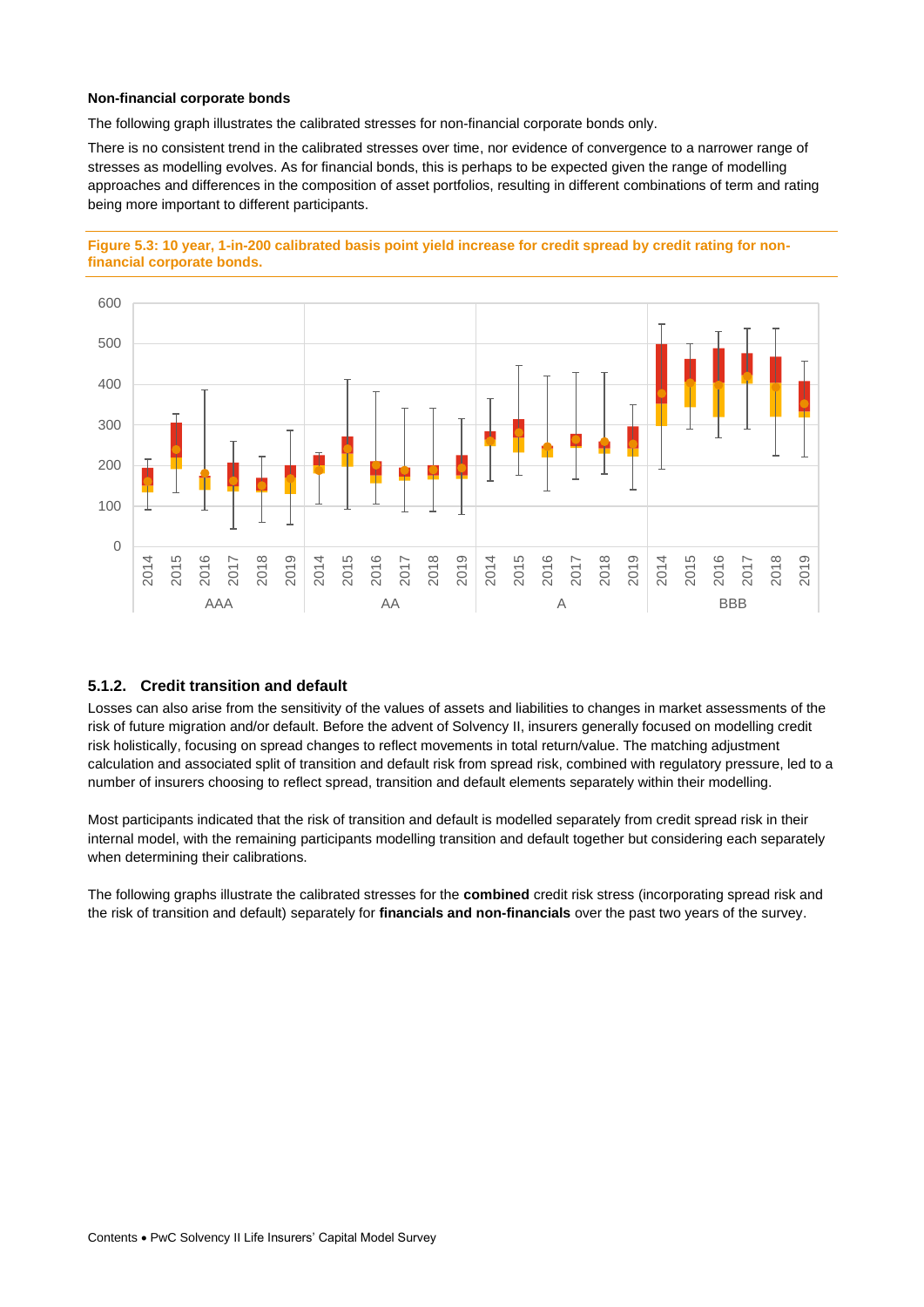



**Figure 5.5: Calibrated basis point yield increase for combined credit risk stress by credit rating for non-financial corporate bonds (10 year term, 1-in-200).**

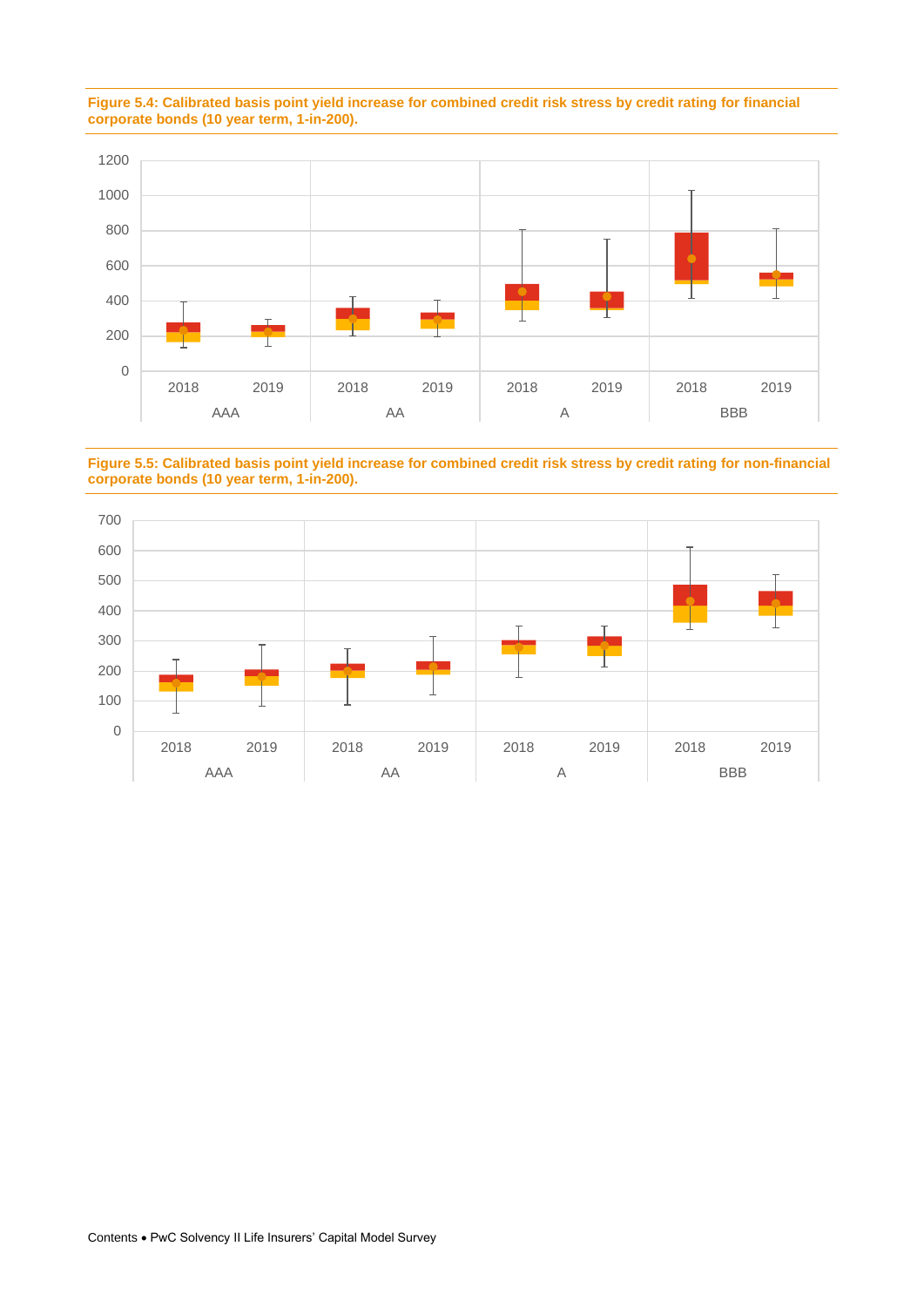## <span id="page-13-0"></span>**5.2. Equity**

Solvency II defines equity risk as that arising from the sensitivity of the values of assets, liabilities and financial instruments to changes in the level or in the volatility of market prices of equities. A number of participants in this year's survey have no exposure to equity risk so do not contribute to observations in this section.

#### **Changes in approach over the year**

Around half of the participants noted that they made changes to the equity risk calibration over 2019, which was broadly evenly split between simply refreshing the data, changing the methodology or doing both of these things. The changes generally resulted in a stronger calibration or had a broadly neutral effect.

#### **Results**

We asked participants for two sets of calibrated stresses for equity level and volatility risk – those applying to a portfolio of UK equities and those applying to the whole equity portfolio. The majority of participants that provided both their UK and whole portfolio stress apply a higher stress to their UK portfolio than their whole portfolio. The average difference between the UK and whole portfolio stress is 4%.

For the whole portfolio stress, the movements in the calibrated stresses over the past six years for equity level stresses and three years for equity one-year volatility stresses are shown in Figure 5.6 and Figure 5.7 respectively, in each case based on all data received in the year in question. The quartile information has been removed for 2019 due to the limited number of responses that were received. The mean has remained relatively stable over the most recent years for the level stress but has increased for the volatility stress. Both the reduction in the range of the level stress and the increase in the average volatility stress are mainly because of changes in the participants that responded to the question this year.







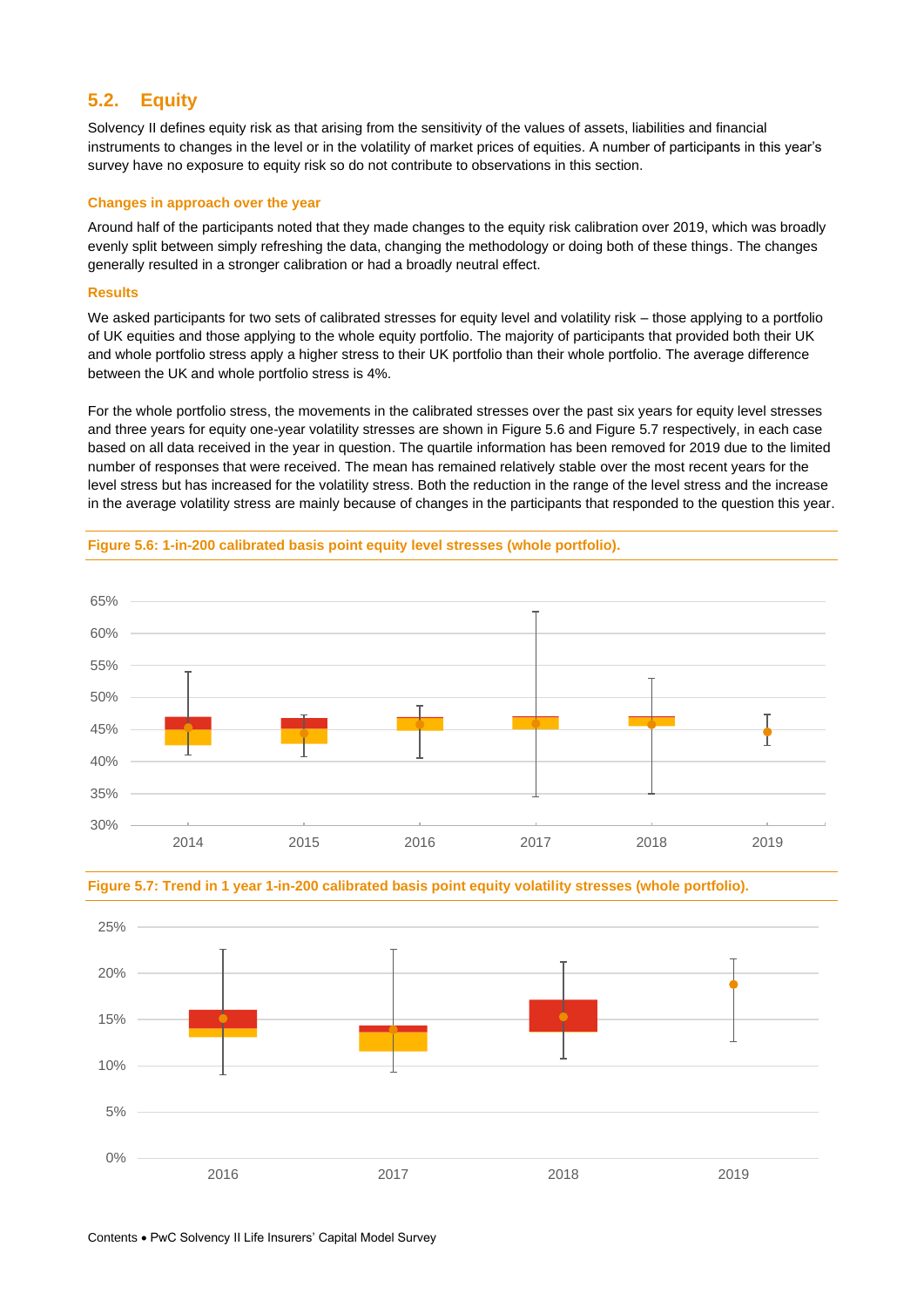## <span id="page-14-0"></span>**5.3. Interest rate**

Solvency II defines interest rate risk as the risk of loss or adverse change in the value of assets and liabilities due to unanticipated changes in interest rates and volatility.

- The magnitude of stresses is generally higher for upward than for downward stresses and tends to decrease for longer terms, but there is little consensus on the variability by term.
- The mean for the 1-in-200 calibrated interest rate up stresses has decreased across all terms with decreases in mean ranging between 0.1% and 0.2%. The mean for the 1-in-200 calibrated interest rate down stresses has decreased by 0.2% in magnitude since last year at all terms.

#### **Changes in approach over the year**

Almost all participants noted that they made changes to the interest rate risk calibration over 2019. The majority of these updated the data used to set the calibration, in some cases in combination with changes to methodology. A small minority made only methodology changes. The impact of the changes on the strength of the calibration varied across participants in size and direction.

#### **Results**

We asked participants for the upward and downward changes in the risk-free zero-coupon bond spot yield for varying terms calibrated at the 1-in-200 level. The results are summarised and compared to those obtained in prior year surveys in Figure 5.8 and Figure 5.9 below, in each case based on all data received in the year in question. The downward stresses are smaller in magnitude than the upward stresses for all participants, with the ratio between the two varying by term and varying markedly between different participants.

The mean has decreased in magnitude at all terms both for the interest rate up stresses and for the interest rate down stresses. This year the range of stresses for interest rate up has generally decreased slightly, whereas for interest rate down the range of stresses has increased markedly, primarily due to much lower interest rate down stresses being provided by one participant this year.



#### **Figure 5.8: 1-in-200 calibrated interest rate up stresses.**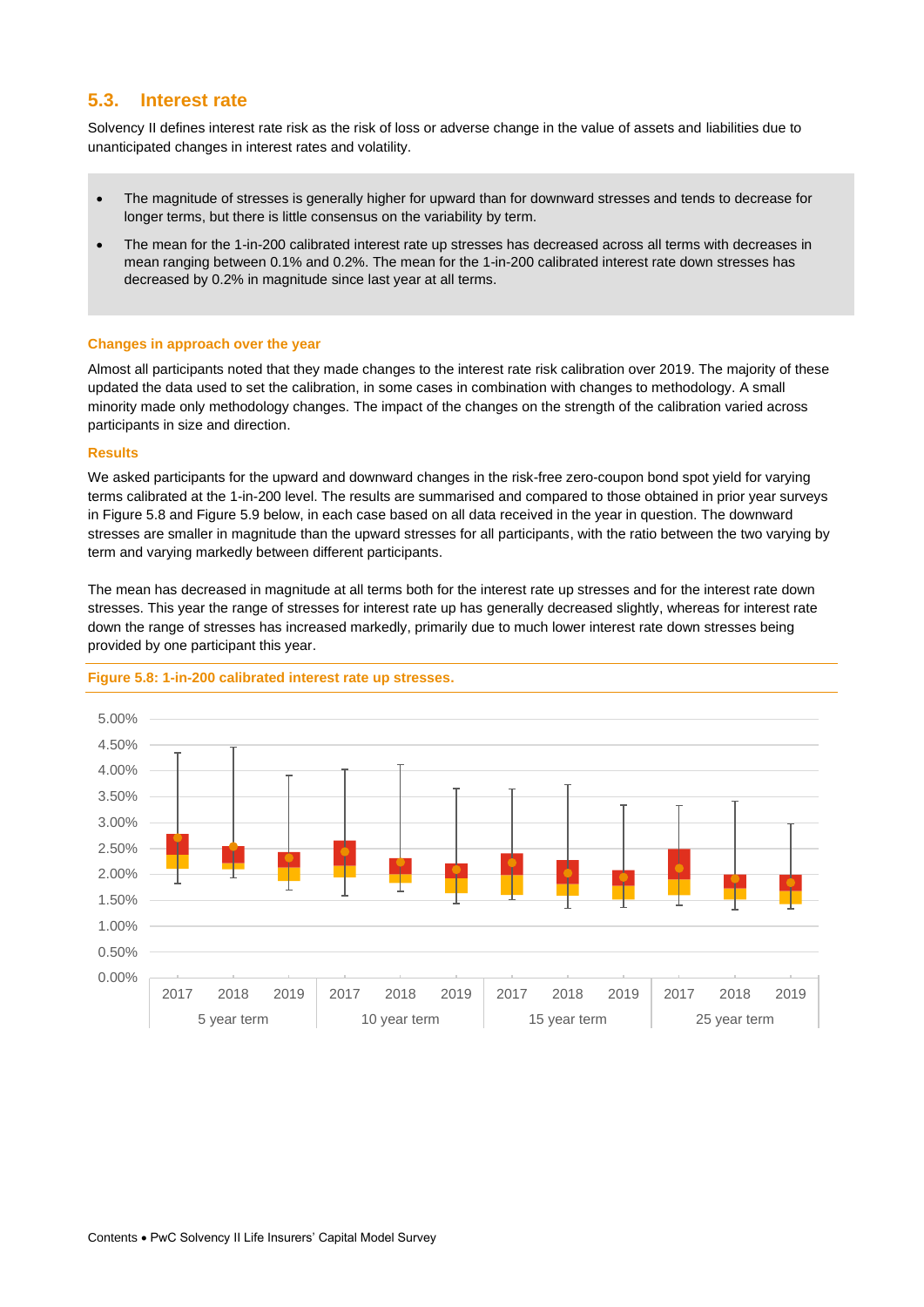

#### **Figure 5.9: 1-in-200 calibrated interest rate down stresses.**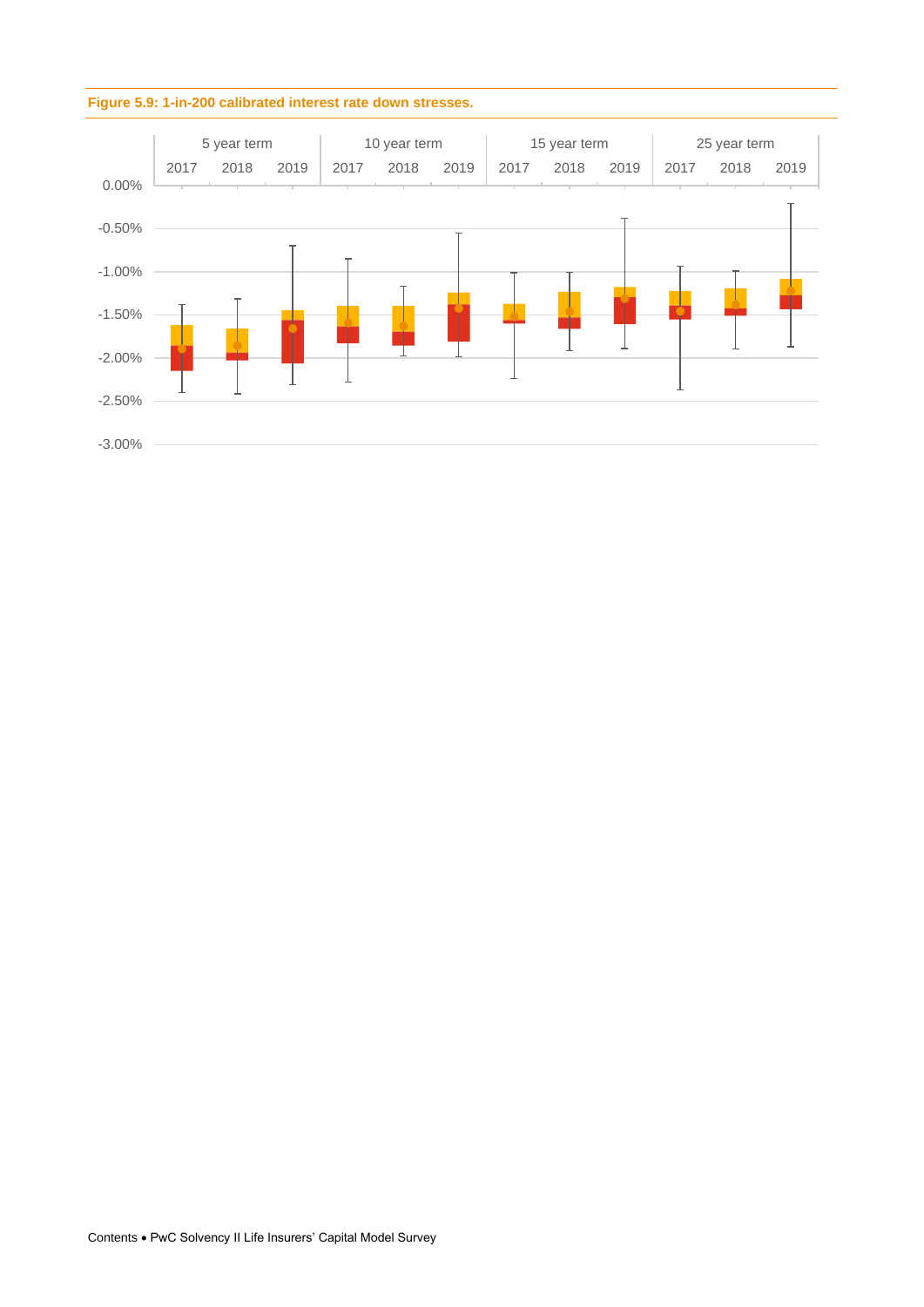## <span id="page-16-0"></span>**5.4. Currency**

Solvency II defines currency risk as that arising from the sensitivity of the values of assets, liabilities and financial instruments to changes in the level or in the volatility of currency exchange rates.

#### **Results**

We asked participants for the calibrated stresses for each currency relative to GBP and received sufficient data to include the results for EUR and USD. Around half of the participants apply different stresses for USD and EUR.

The movements in the calibrated stresses over the past four years is shown in Figure 5.10 below, in each case based on all data received in the year in question. There is no consistent trend in the calibrated stresses over time. No quartiles are presented for USD in 2017 year due to the small number of responses received that year.

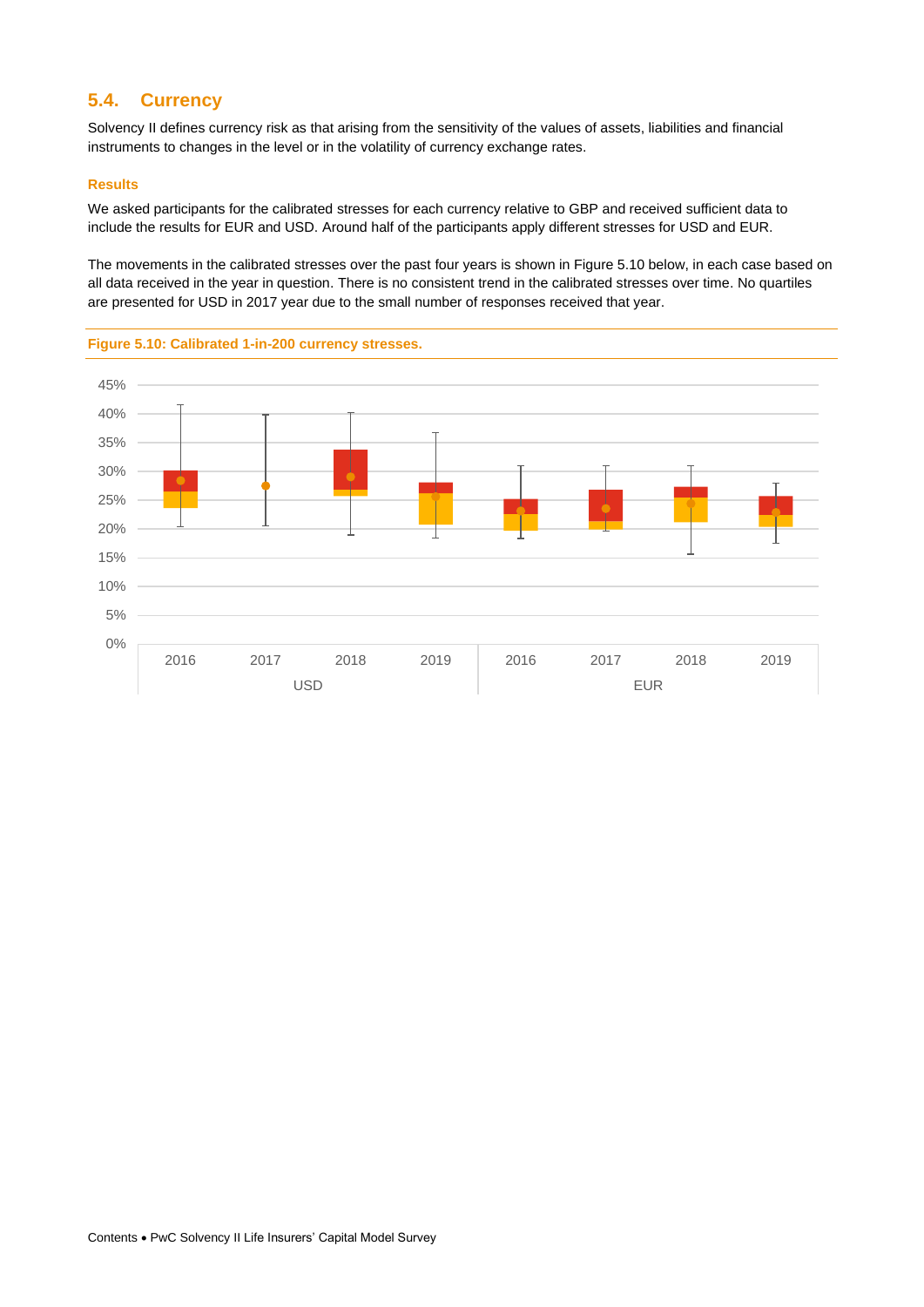## <span id="page-17-0"></span>**5.5. Inflation**

#### **Changes in approach over the year**

Around half of the participants noted that they made changes to the inflation risk calibration over 2019. Of these, around half made changes to the data used within the calibration, which resulted in either a broadly neutral impact ora generally weaker calibration. The remaining participants made methodology changes to the calibration but did not provide information on the impact of the changes on the risk calibration.

#### **Resu**l**ts**

We asked participants for the implied inflation spot yield, calibrated at the 1-in-200 level. The movement in the calibrated stresses over the past three years is shown in Figure 5.11 below, in each case based on all data received in the year in question. There is no consistent trend in the calibrated stresses over time. The range for this year has increased due to increases in the stress by one participant.

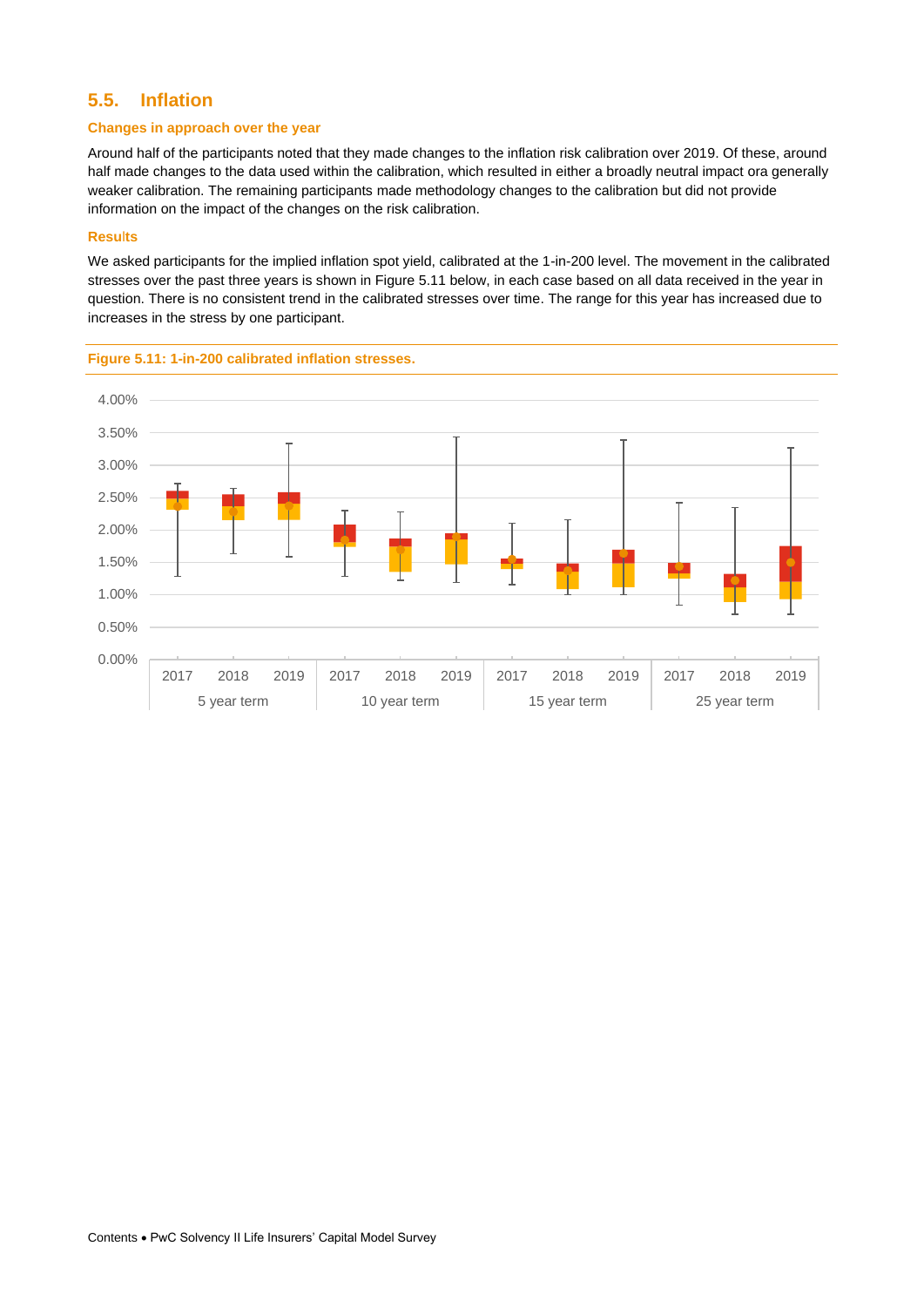## <span id="page-18-0"></span>**5.6. Property**

Solvency II defines property risk as the risk of loss or adverse change in the value of assets and liabilities due to unanticipated changes in the level or in the volatility of market prices of real estate.

#### **Changes in approach over the year**

Fewer than half of the participants noted that they made changes to the property risk calibration over 2019. Of these, all stated that the change was only due to the refreshing of data used within the calibration and resulted in either a generally weaker calibration or a broadly neutral impact.

#### **Results**

The movement in the calibrated level stresses over the past three years is shown in Figure 5.12 below, in each case based on all data received in the year in question. No quartiles are presented for this year due to the smaller number of responses that we received.



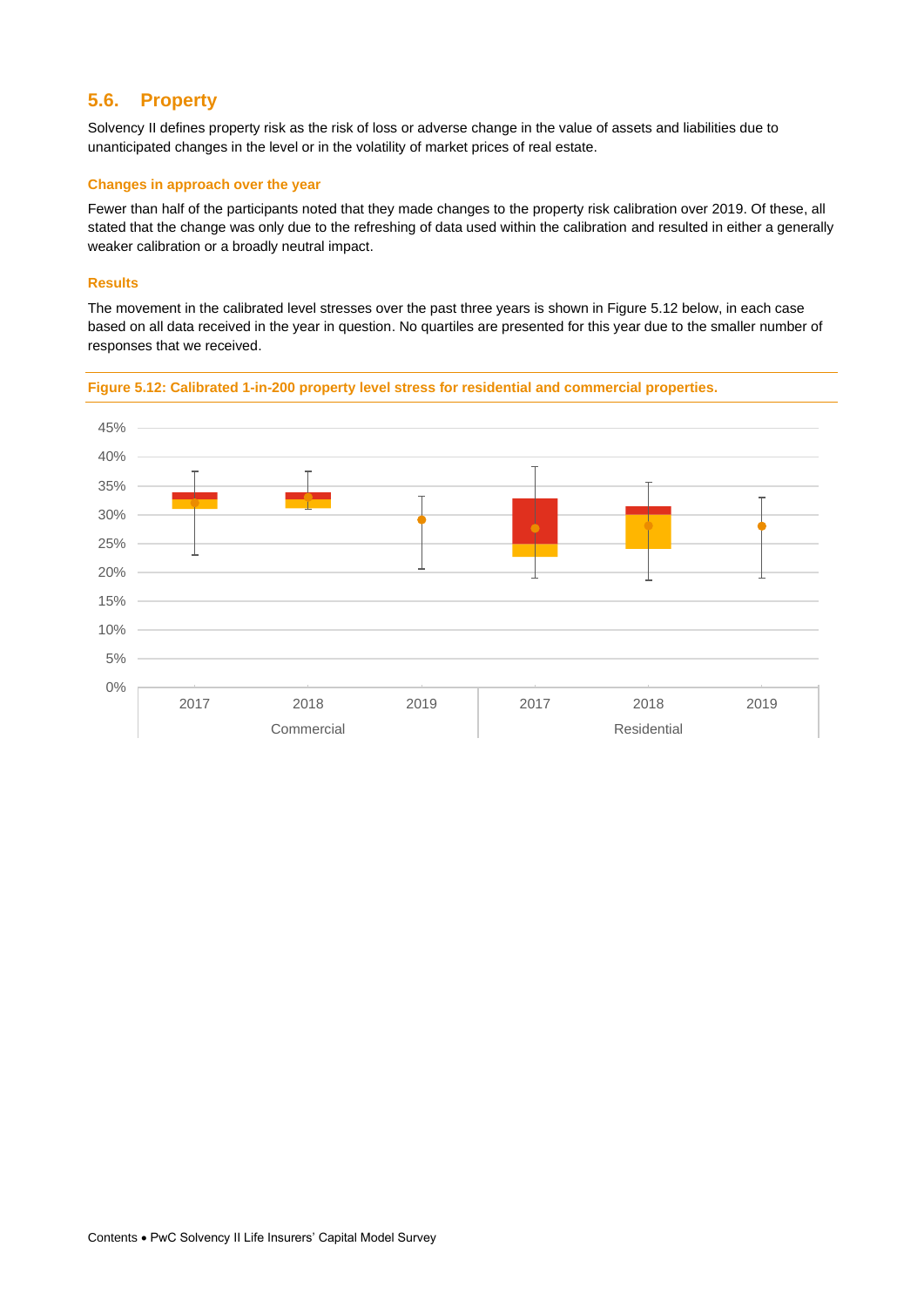# <span id="page-19-0"></span>6. Life insurance risk

Solvency II states that the life underwriting risk module of the standard formula shall reflect the risk arising from life insurance obligations. Similar considerations would be expected to inform life insurance risk calibrations of an internal model.

In this section, we consider various components of life insurance risk. For each risk, we asked participants for a range of quantitative and qualitative information on their risk calibrations as applied in their Solvency II internal model.

## <span id="page-19-1"></span>**6.1. Longevity**

Longevity risk, as defined by Solvency II, is the risk of loss, or of adverse change in the value of insurance liabilities, resulting from changes in the level, trend or volatility of mortality rates, where a decrease in the mortality rates leads to an increase in the value of the insurance liabilities. Longevity risk affects contracts where benefits depend on the likelihood of survival, for example annuities, pure endowments and specific types of health contract.

- The average changes in expectation of life from the longevity base and trend stress have decreased from those observed last year.
- The average overall longevity stress applied by participants at age 65 has decreased from 3.00 to 2.58 years for males and from 2.90 to 2.51 years for females. This is primarily driven by the change in participants responding to the survey, rather than by individual companies making significant changes to their calibrations.

#### **Changes in approach over the year**

The majority of participants noted that they made changes to the longevity risk calibration over 2019, all of which were only the refreshing of data used within the calibration. The impact of the changes on the strength of the resulting calibration varied across participants in both size and direction.

#### **Results**

We asked participants for a range of quantitative information on their longevity risk calibration, as applied to immediate annuities, at a 1-in-200 level and combined it with equivalent data from the last five years of this survey to show the movement over time. None of the participants told us that they distinguish the stresses by smoker status and so the results below are all applicable to both smoker and non-smoker annuities.

#### **Base stress**

Figure 6.1 shows the impacts in years of the 1-in-200 longevity base stresses for 65-year-old male and female annuitants in this and the previous five years of our survey, in each case based on all data received in the year in question.

There is no evidence of a long-term trend in the impact of the stress, with only small increases or decreases in the mean observed from year to year until the larger decrease observed this year. We note that the range of stresses is narrower than last year, primarily due to the lack of response from some participants which were towards the upper end of the range last year.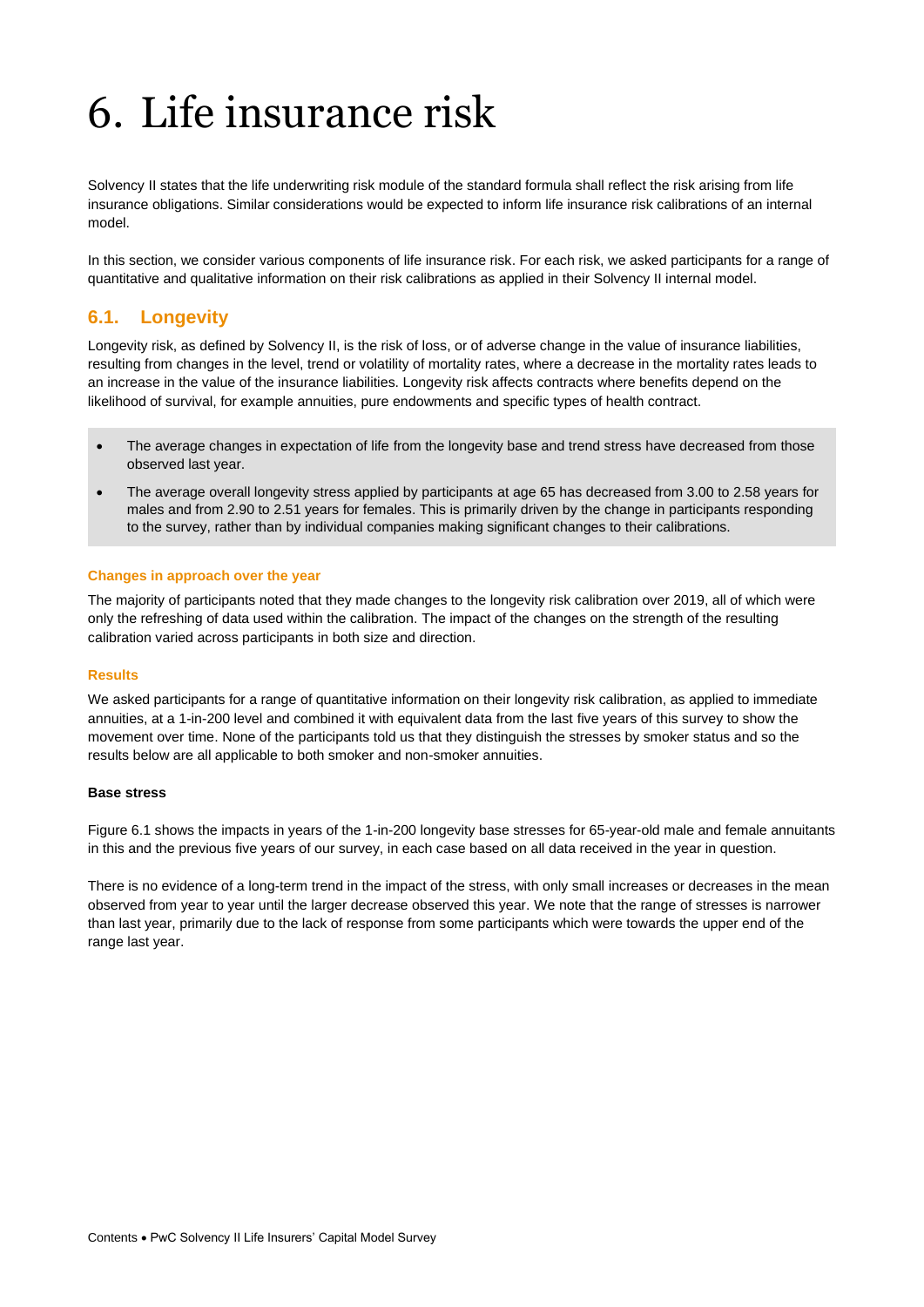

**Figure 6.1: Change in expectation of life (in years) for 65-year-old non-smoker under a 1-in-200 base longevity stress.**

The average increase is 0.65 years for males and 0.63 years for females. These averages show a decrease compared to the average stresses disclosed in last year's survey, where the equivalent figures for males and females were 0.80 and 0.81 years respectively. This reduction is primarily caused by the change in participants in the survey this year, although one participant has reduced the magnitude of the stresses that they apply.

#### **Trend stress**

Figure 6.2 shows the impacts in years of the 1-in-200 longevity trend stresses for 65-year-old male and female annuitants in this and the previous five years of our survey, in each case based on all data received in the year in question. There is no obvious trend in the size of the trend stress.



**Figure 6.2: Change in expectation of life (in years) for 65-year-old non-smoker under a 1-in-200 longevity trend stress.**

The average increase in expectation of life from a 1-in-200 trend stress is 2.47 years for males and 2.40 years for females. This is a decrease relative to the figures seen last year which were 2.69 years and 2.59 years respectively. As above, this reduction is primarily caused by the change in participants in the survey this year, although one participant has reduced the magnitude of the stress that they apply.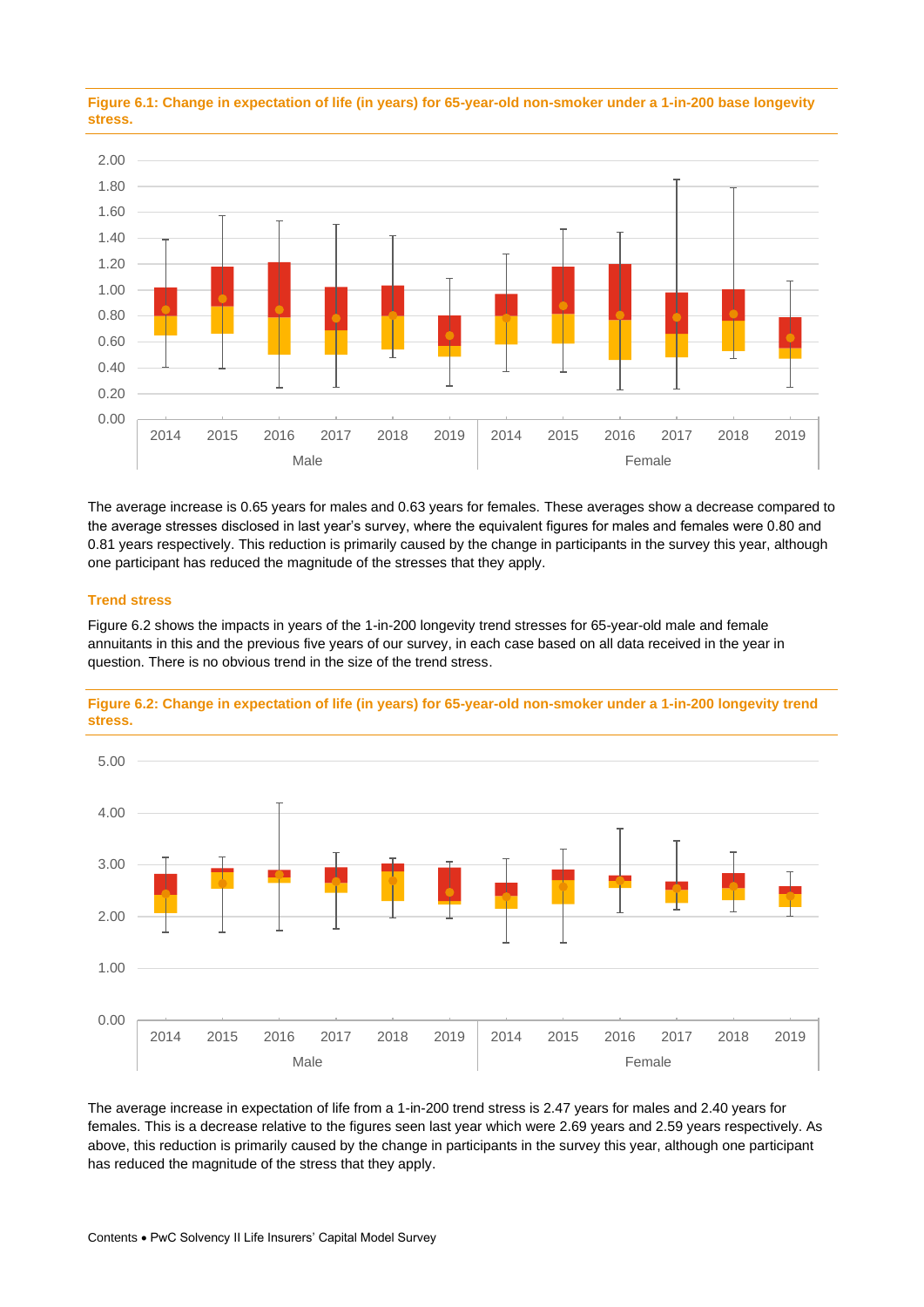#### **Overall 1-in-200 longevity stress**

For most participants the effect of the overall longevity stress is the same as the impact of the combined 1-in-200 longevity base and trend stresses but, since not all participants use a two-risk-factor modelling approach, we have presented the final overall stress. Figure 6.3 shows the impacts in years of the overall 1-in-200 longevity stresses for 65 year-old male and female annuitants in this and the previous five years of our survey, in each case based on all data received in the year in question. As the trend stress is the more significant driver, the pattern is similar to that in Figure 6.2, as would be expected.



Figure 6.3: Change in expectation of life (in years) for 65-year-old non-smoker under an overall 1-in-200 longevity stress.

The average increase in expectation of life from an overall 1-in-200 longevity stress is 2.58 years for 65-year-old males and 2.51 years for 65-year-old females. Averaging across all the participants in each year, these averages show a decrease this year, with the corresponding figures last year being 3.00 for males and 2.90 for females. As highlighted for both base and trend stresses above, this reduction is primarily caused by the change in participants.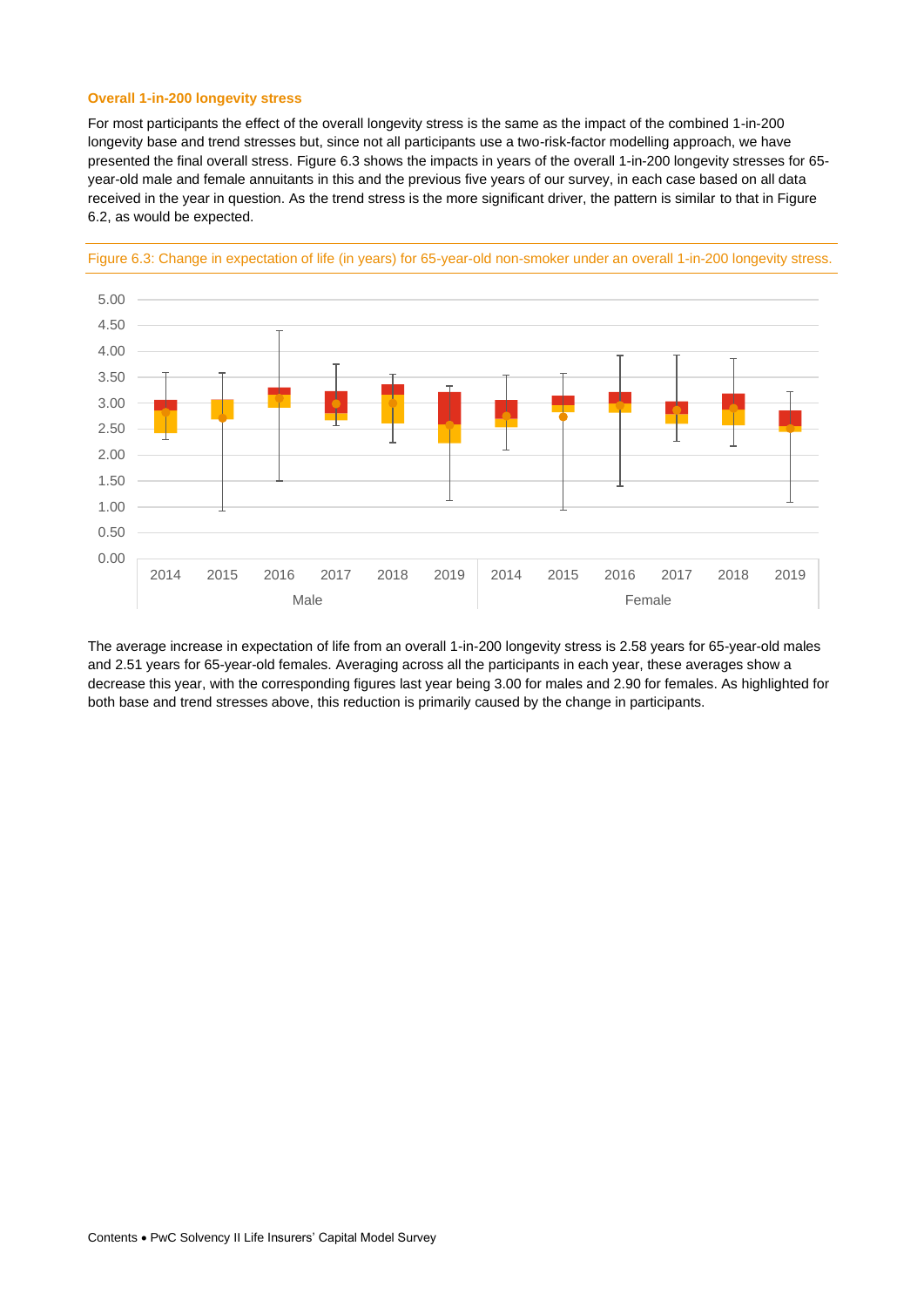## <span id="page-22-0"></span>**6.2. Persistency**

Persistency risk, as defined by Solvency II, is the risk of loss, or of adverse change in the value of insurance liabilities, resulting from changes in the level or volatility of the rates of policy lapses, terminations, renewals and surrenders. A number of participants in this year's survey have no exposure to persistency risk so do not contribute to observations in this section.

- The average persistency level stress selected by participants is 42.9% (2018: 45.2%) for non-linked term assurances, 46.3% (2018: 49.7%) for unit-linked personal pensions and 49.8% (2018: 48.2%) for with-profit endowments.
- The average one-off stress selected by our participants is 18.3% (2018: 24.4%) for non-linked term assurance, 26.7% (2018: 27.9%) for unit-linked personal pensions and 23.3% (2018: 26.2%) for with-profits endowments.
- The movements from last year are driven by changes in the participants in the survey rather than by any individual participant making material changes.

#### **Changes in approach since prior year**

A very small number of participants made changes to the persistency risk calibration over 2019, refreshing the data and making some changes to expert judgements, resulting in a generally stronger calibration.

#### **Results**

We asked participants for a range of quantitative information on their persistency risk calibration at a 1-in-200 level. Recognising the differences in the persistency risk exposure of different product types, we asked for stresses as applied to non-linked term assurances, unit-linked individual personal pensions, unit-linked group personal pensions and withprofits endowments.

#### **Level stresses**

Figure 6.4 shows the magnitude of our participants' persistency level stresses for both non-linked term assurance and unit-linked personal pension business, combined with data from the last five years of our survey. It also presents the persistency level stress for with-profits endowments for two years. The graph is based on all data received for the year in question. We have removed the quartiles for this year as a result of the lower response rate.



**Figure 6.4: Trend in the 1-in-200 level persistency stresses expressed as percentages for non-linked term assurance, unit linked personal pensions and with-profits endowments.**

The results show that the average stress selected by participants is 42.9% (2018: 45.2%) for term assurances, 46.3% (2018: 49.7%) for individual unit-linked pensions and 49.8% (2018: 48.2%) for with-profits endowments. The changes in the averages are largely due to the change in participants in the survey this year, as the level stresses applied by participants which provided information in both years have remained much the same.

#### **One-off stresses**

Figure 6.5 shows the magnitude of our participants' one-off stresses for non-linked term assurance and unit-linked personal pension business, combined with data from the previous four years of our survey. It also presents the one-offl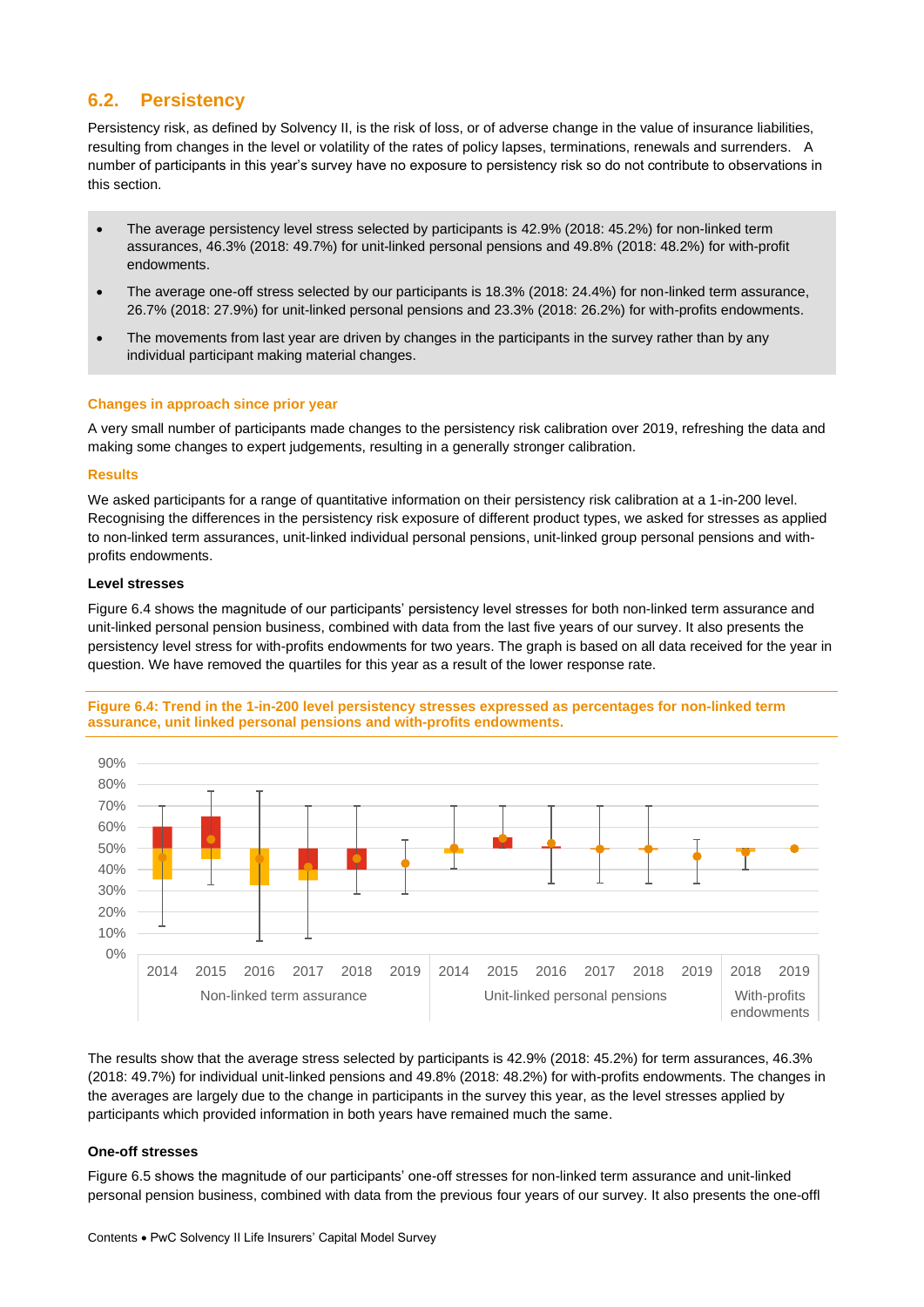stress for with-profits endowments for two years. The graph is based on all data received for the year in question. We have removed the quartiles for this year as a result of the lower response rate.





The average one-off stress selected by our participants is 18.3% (2018: 24.4%) for non-linked term assurance, 26.7% (2018: 27.9%) for unit-linked personal pensions and 23.3% (2018: 26.2%) for with-profits endowments. We do not see any trends arising in the data and note that changes between 2018 and 2019 are primarily driven by changes in the participants in the survey.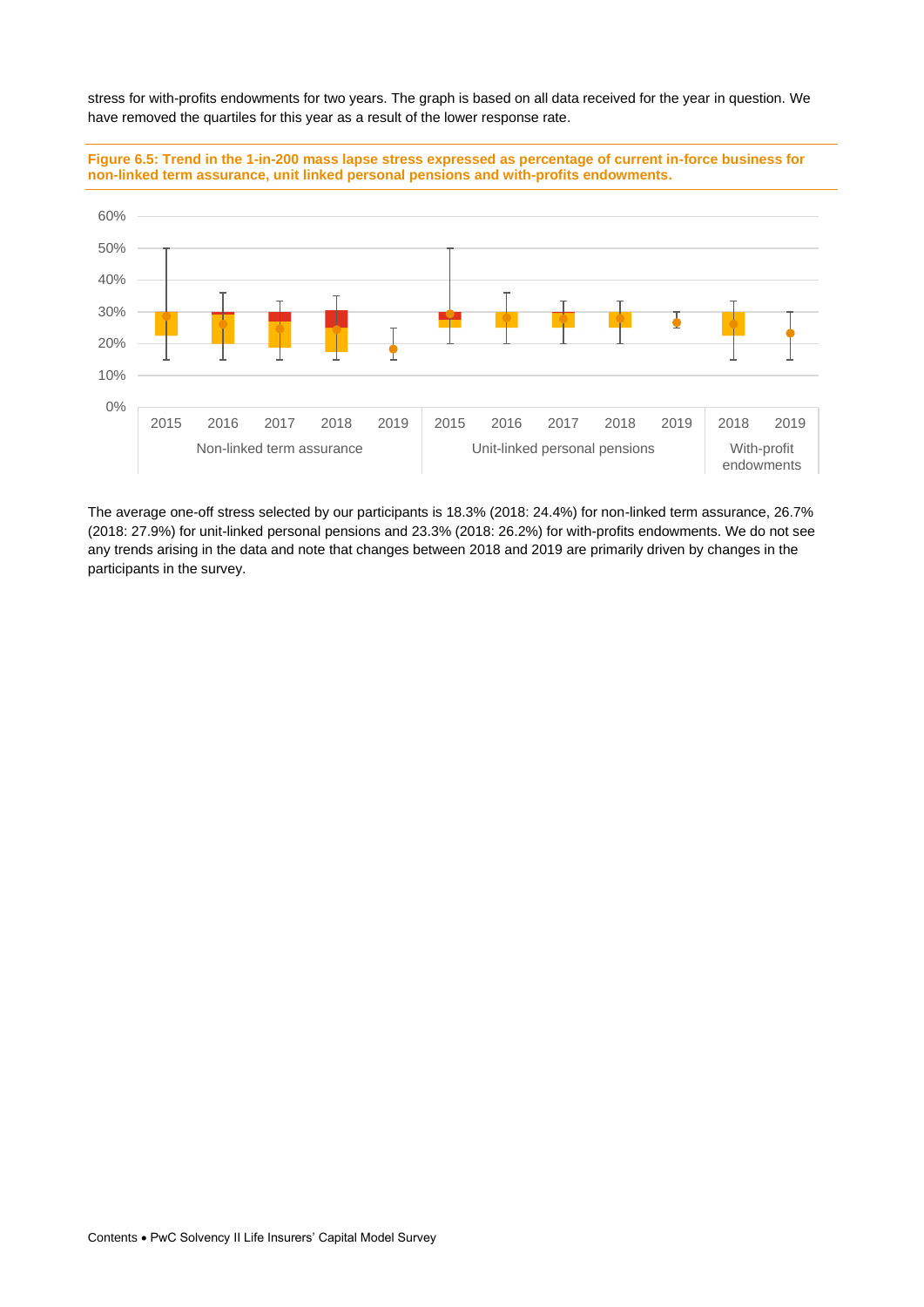### <span id="page-24-0"></span>**6.3. Expense**

Expense risk, as defined by Solvency II, is the risk of loss, or of adverse change in the value of insurance liabilities, resulting from changes in the level, trend, or volatility of the expenses incurred in servicing insurance or reinsurance contracts.

#### **Changes in approach since prior year**

A small number of participants noted that they made changes to the expense risk calibration over 2019. We received limited information on the nature of the changes and the associated impacts on the calibration.

#### **Results**

Our survey at year-end 2016 included expense risk for the first time since the year-end 2013 calibration. Figure 6.6 therefore shows the effect of the 1-in-200 expense level stress on the best estimate assumption over the past four years as well as at year-end 2013, in each case based on all data received in the year in question. There is litle overall change in either the range or the mean stress applied.

**Figure 6.6: Impact of 1-in-200 expense level stress expressed as a percentage of best estimate maintenance expense assumptions.**



Of those providing information on the level stress applied to investment expenses, there was a roughly even split as to whether or not to apply the same stress as for maintenance expenses.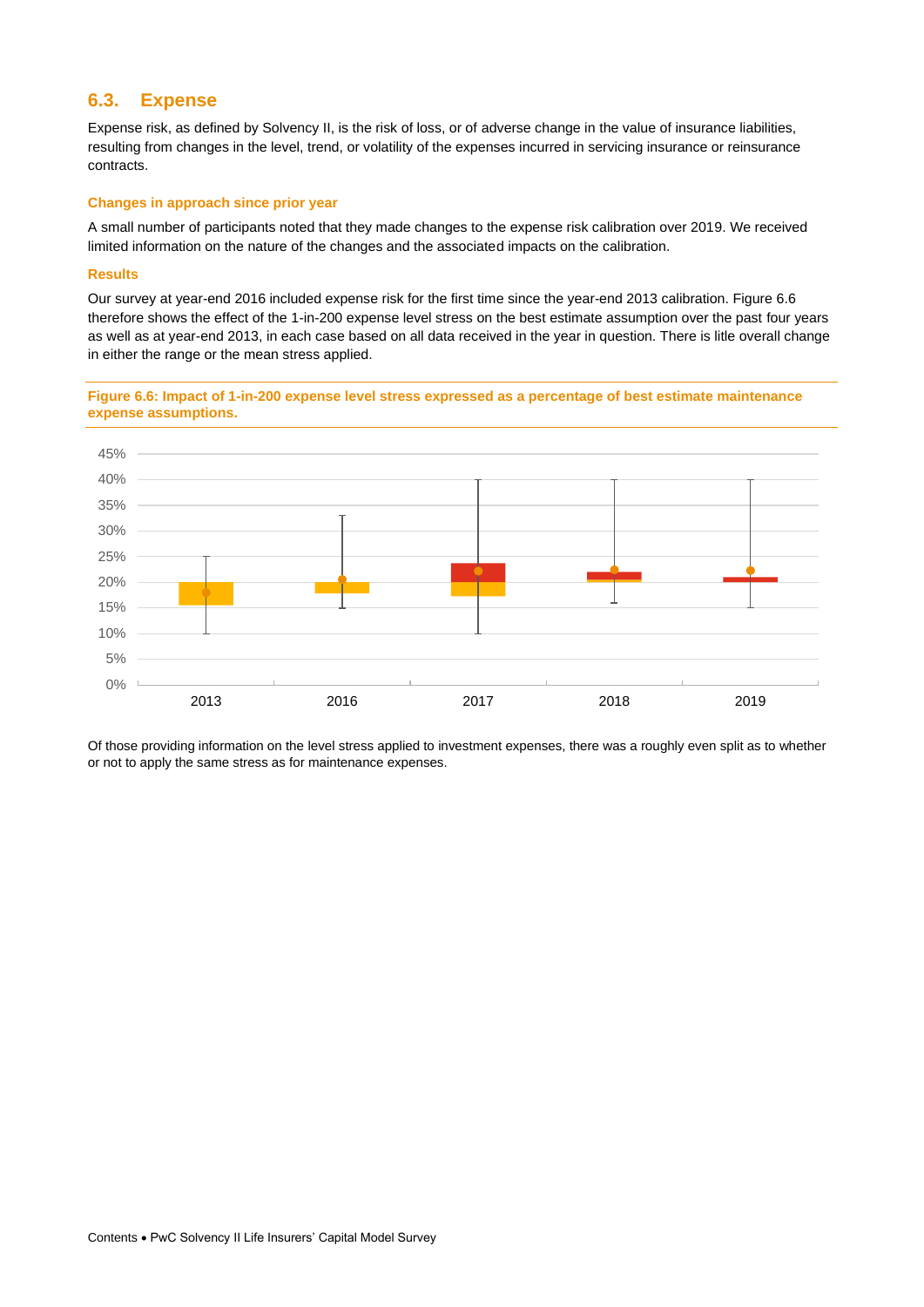### <span id="page-25-0"></span>**6.4. Mortality**

Mortality risk, as defined by Solvency II, is the risk of loss, or of adverse change in the value of insurance liabilities, resulting from changes in the level, trend, or volatility of mortality rates, where an increase in the mortality rate leads to an increase in the value of insurance liabilities. It affects predominantly protection contracts, such as term assurance.

#### **Changes in approach since prior year**

**Figure 6.7: 1-in-200 mortality one-off stresses (per mille)**

A very small number of participants made changes to their mortality risk calibration over 2019, refreshing the data used to set the calibration. The impact on the calibration was broadly neutral.

#### **Results**

Our survey at year-end 2016 included mortality risk for the first time since the year-end 2013 calibration and showed that all participants had removed any differentiation between males and females in the calibrated stresses. We also found no differentiation between ages or between smokers and non-smokers.

The base mortality stresses are presented in Figure 6.7, separately for males and females as at year-end 2013 but as a single stress applied to both genders in later years. The quartiles have been removed from the graph this year due to the limited number of responses that we received. The range of responses for the mortality base stress has remained consistent with our prior year survey (8%–25%).



The range for the mortality one-off stress has decreased slightly from 0.94–3.00 per mille last year to 1.00–3.00 per mille.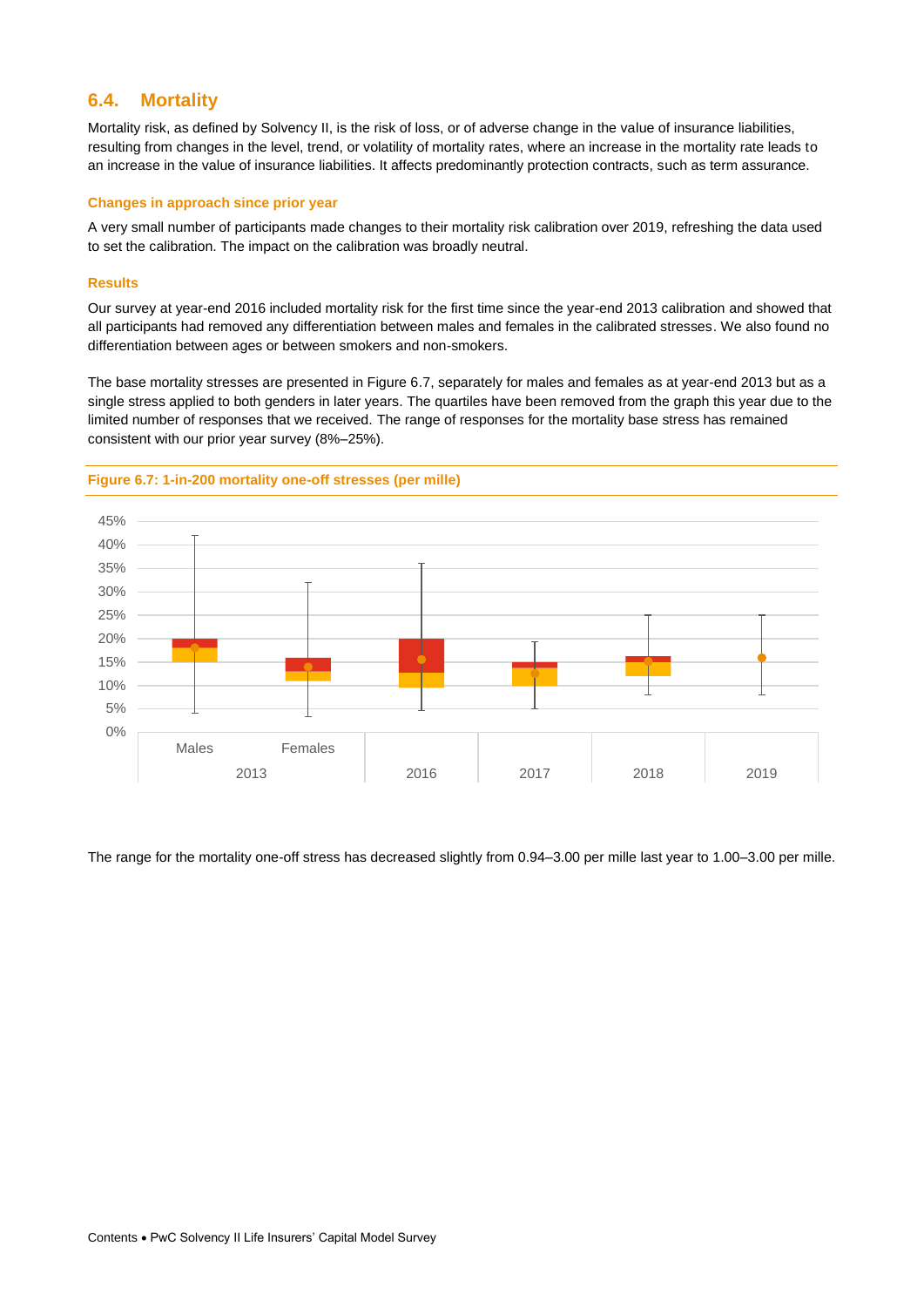## <span id="page-26-0"></span>**6.5. Morbidity**

Morbidity risk, as defined by Solvency II, is the risk of loss, or of adverse change in the value of insurance liabilities, resulting from changes in the level, trend or volatility of disability, sickness and morbidity rates. It affects predominantly health contracts such as critical illness insurance and income protection.

#### **Changes in approach since prior year**

As with mortality, very few participants stated that they made changes to their morbidity risk calibration over 2019, refreshing the data used in the calibration. The impact of this was broadly neutral.

#### **Results**

Our survey at year-end 2016 included morbidity risk for the first time since the year-end 2013 calibration. The results for base morbidity stresses for critical illness policies are presented in Figure 6.8, for each of the last four years and for yearend 2013. We have not included the quartile information this year as we received an insufficient number of responses.

While the overall range of stresses has narrowed slightly from last year, this is caused by a change in the participants that responded to the survey this year.



#### **Figure 6.8: 1-in-200 morbidity base stresses for critical illness.**

For income protection:

- the range of responses received for inception rates was between 25% and 50%; and
- the range of responses received for recovery rates was between 22% and 25%.

No participant responding this year has changed any of the critical illness, inception rate or recovery rate stresses from last year.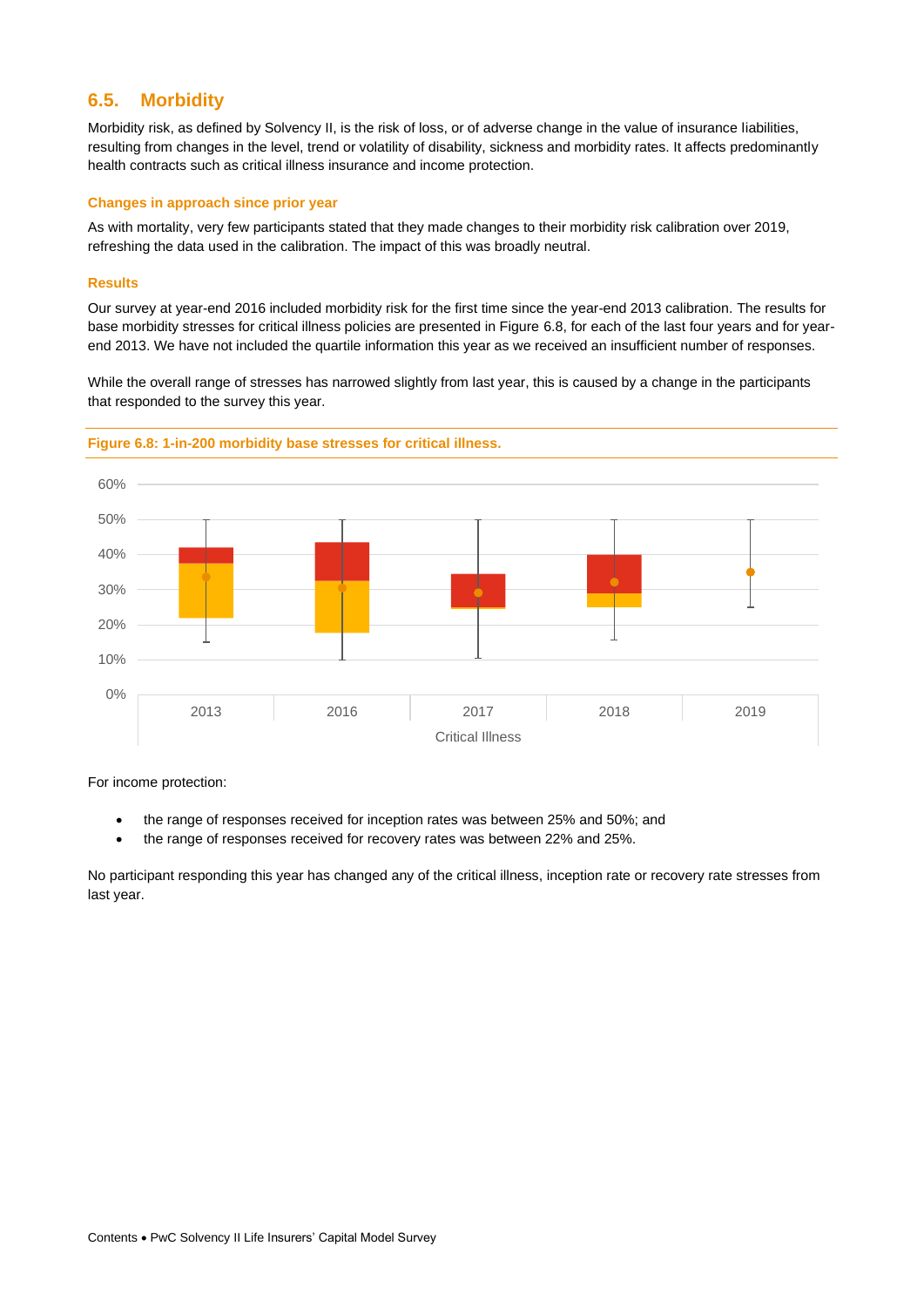# <span id="page-27-0"></span>7. Operational risk

Solvency II defines operational risk as the risk of loss arising from inadequate or failed internal processes, people and systems, or from external events (including legal risk).

- Operational risk, while material for a number of participants, is a smaller component of the SCR than life insurance or market risk for all participants.
- Process failure is the most common risk category included within participants' three most material risks. Process failure covers a broad range of actuarial processes, such as reinsurance and finance processes, execution and delivery failures, and system failures.

#### **Changes in approach over the year**

Just over half of the participants noted that they made changes to the operational risk calibration over 2019. Of these, all had refreshed the data used within the calibration and a very small number had also changed the methodology. The changes generally resulted in either a stronger calibration or a broadly neutral impact.

#### **Methodology**

We asked participants for the number of operational risk categories for which they hold capital. Firms tend to break down operational risk into homogeneous risk categories which represent different types of operational risk for modelling purposes. Each firm will have their own methods of categorising operational risk. The number of operational risk categories used by participants ranges between 6 and 24.

#### **Largest risk categories**

We asked participants how much of their total operational risk capital requirement arises from both their top five and top three risk categories. The results are shown in Figure 7.1. Note that no participants selected the ranges 81-90% for the top five risks or 61-80% for the top three risks.



**Figure 7.1: Proportion of operational risk capital requirement arising from the top three and top five risk categories.**

We also asked each participant to state their top three risk categories. The results varied but have been categorised into broad risk groups in Figure 7.2.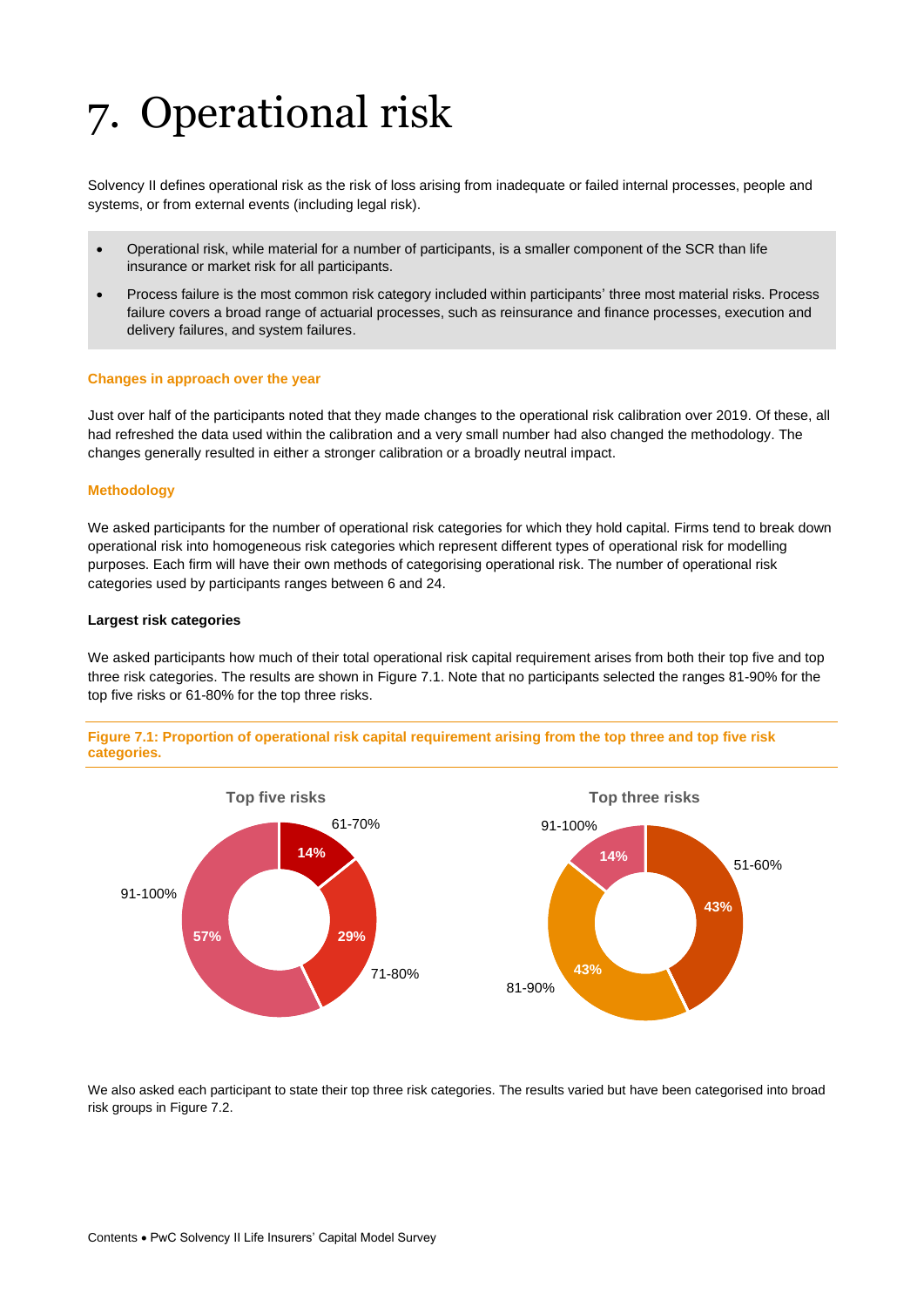#### **Figure 7.2: Top three risk categories**



The most common top operational risk categories were process failure risks, regulatory and legal risks and "other" risks. Process failure covers a broad range of actuarial processes, such as reinsurance and finance processes, execution and delivery failures, and system failures. Other types of risks noted by participants were problems with internal fraud, employment practices and workplace safety, breaches of terms and conditions and financial crime.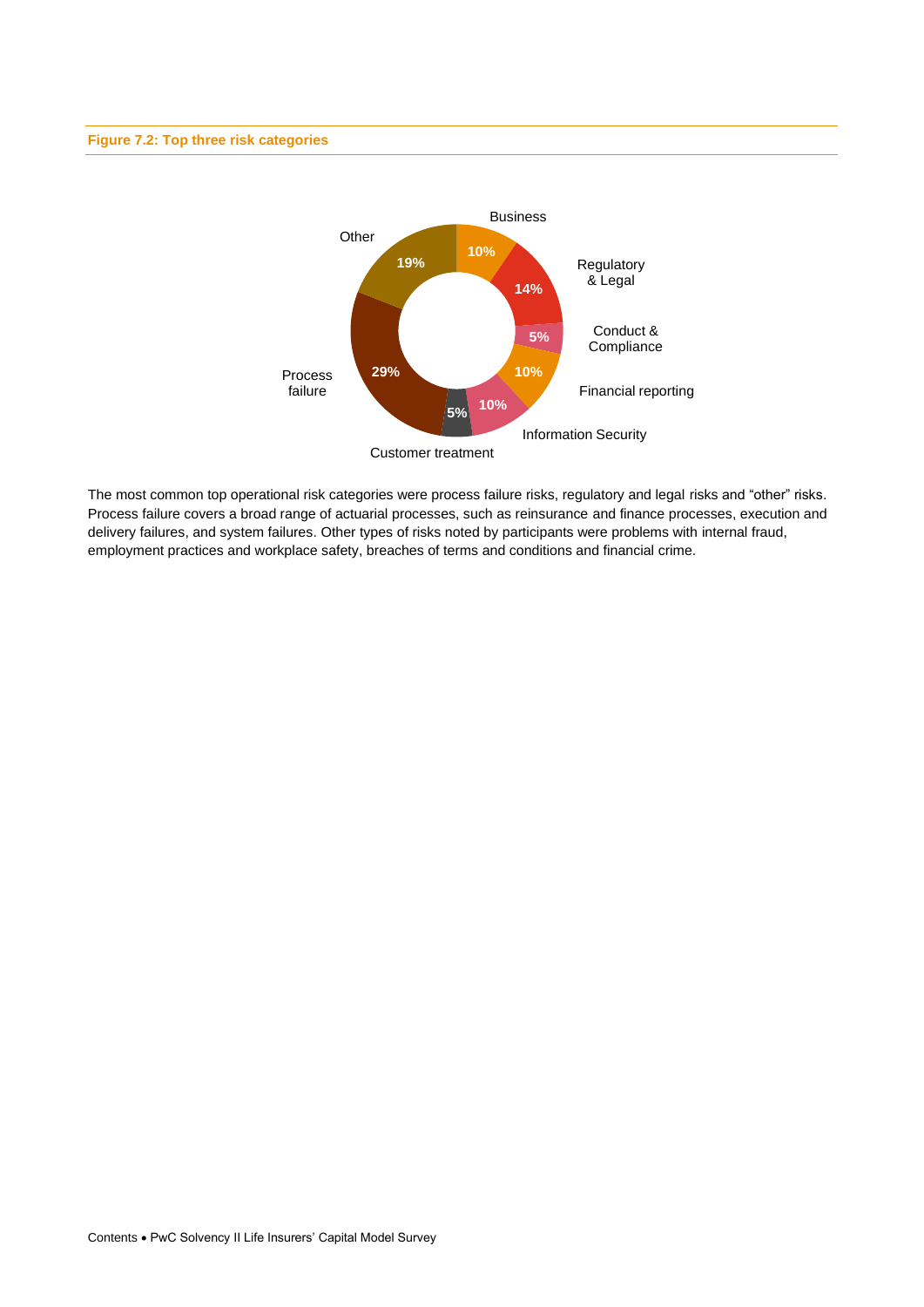# <span id="page-29-0"></span>8. Risk aggregation

This section considers the approaches participants use in aggregating their individual risks to determine the total SCR, including the resulting diversification benefit.

- The range of diversification benefits produced is broadly the same as last year 29% to 69% compared to 28% to 69%.
- Dependency assumptions are broadly in line with those observed in last year's survey.

#### **Changes in approach over the year**

Fewer than half of the participants noted that they made changes to the aggregation over 2019, in each case as a result of refreshing the data, and the impact was broadly neutral for all.

#### **Dependency between risks**

We asked participants to provide their correlation matrices, together with a brief explanation of their sign convention. We have applied the following definitions for the various levels of dependency:

- High: 100% 67%
- Medium: 66% 34%
- Low:  $33% 1%$
- Nil: 0%

We have separated the rest of this chapter into sections covering:

- Dependencies between market risks;
- Dependencies between life insurance risks;
- Cross-dependencies between market and life insurance risks.

Within each section, we report on the resulting dependency assumptions.

#### **Market risks**

.

The availability of data means that the setting of dependency assumptions is less subjective for correlations in normal times, but it becomes far more subjective in stressed conditions and is a key area requiring the application of expert judgement.

The majority of participants assume a medium or high correlation between **credit spread** and **equity** risks, similar to what we observed in previous surveys. These assumptions are also broadly consistent with the Standard Formula's prescribed high positive correlation (+75%).

Between **interest rate level** and **interest rate volatility** risk, correlations range from zero to medium, with the majority adopting either a zero or low correlation.

We note that there is more variation in assumed dependencies between market risks than in those between life insurance risks, which is a pattern we have seen in previous years' surveys.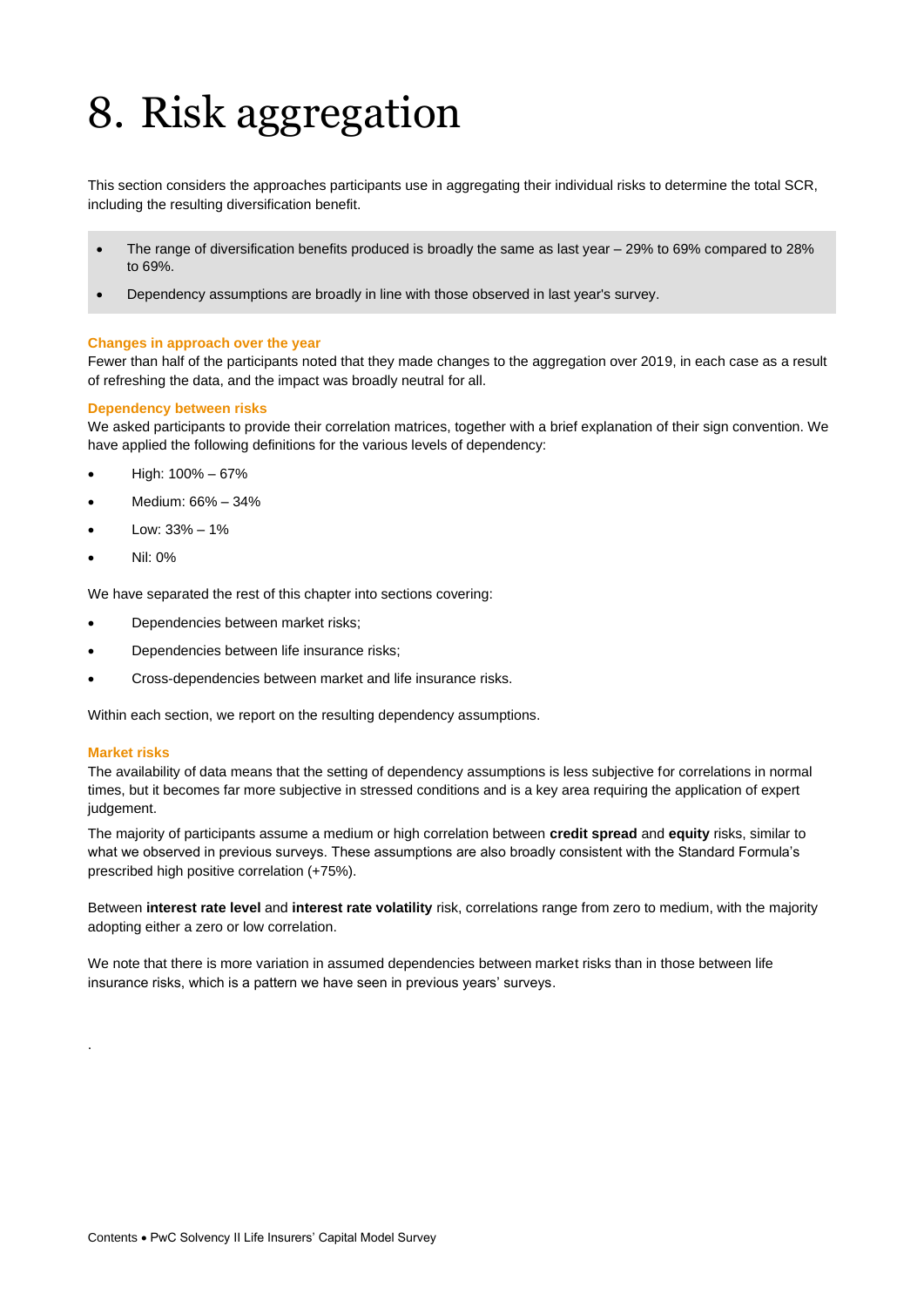#### **Life insurance risks**

The setting of dependency assumptions between life insurance risks is highly subjective and is a key area requiring the application of expert judgement.

Dependency assumptions between pairs of life insurance risks are summarised below:

- All participants assume a zero dependency between **longevity trend** and **persistency level** risks.
- Participants mostly assume a low correlation between **longevity trend** and **longevity base** risks, with the remainder assuming a zero correlation.
- It was most common for participants to assume a low positive correlation between **expense base** and **expense trend** risks.

#### **Aggregation between life insurance and market risks**

As observed in previous years, all participants assume either low or zero dependency between **longevity** and **credit** risks and most participants assume low correlation between **persistency** and **credit** risks.